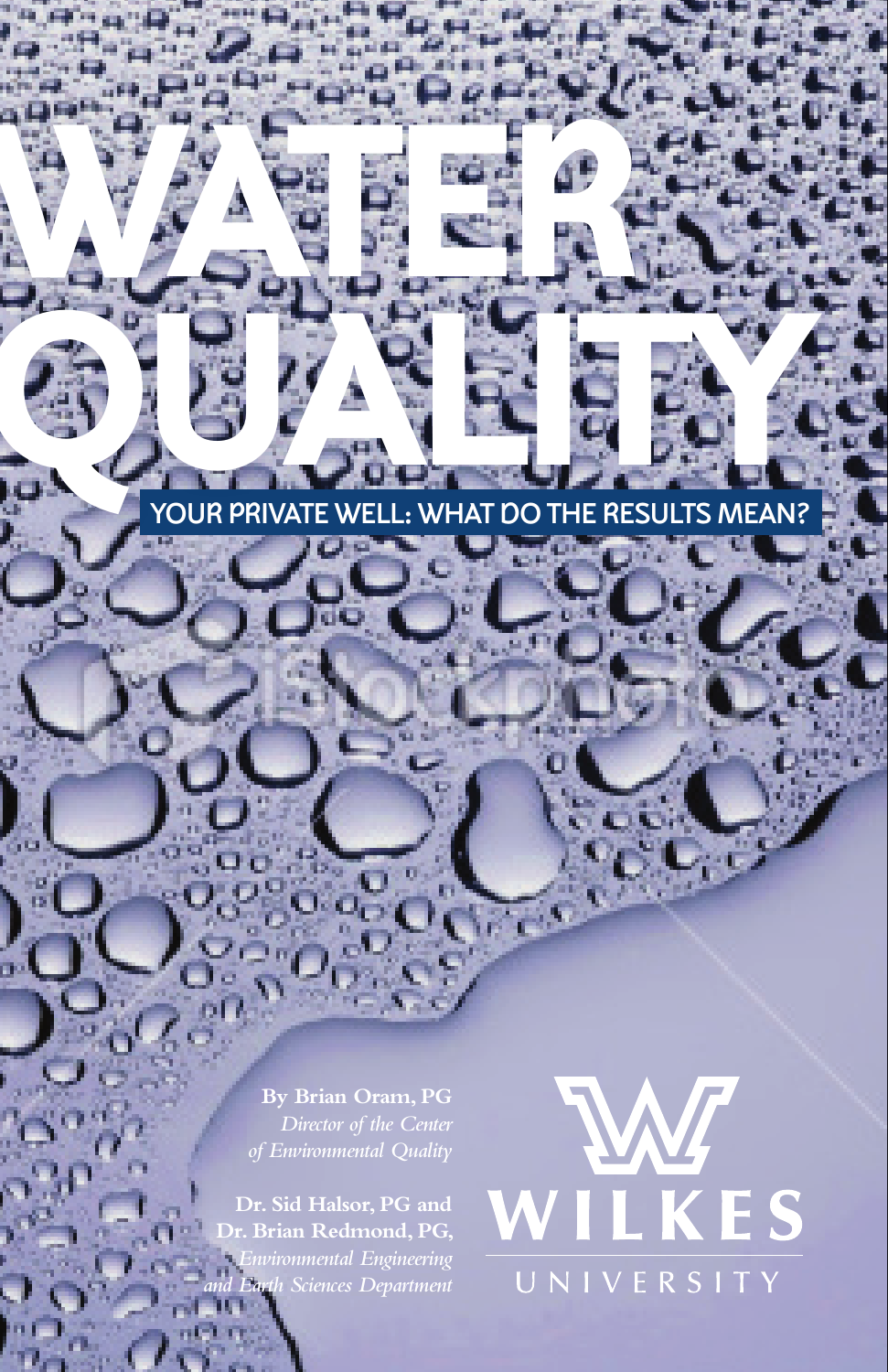The goal of this document is to help you interpret the results of a recent water quality analysis of your drinking water. The document provides general information explaining the drinking water regulations and standards, provides information related to the acute or aesthetic concern for each parameter, and should be used as an aid to help you interpret your results. In some cases, this document provides guidance on what actions you may want to consider.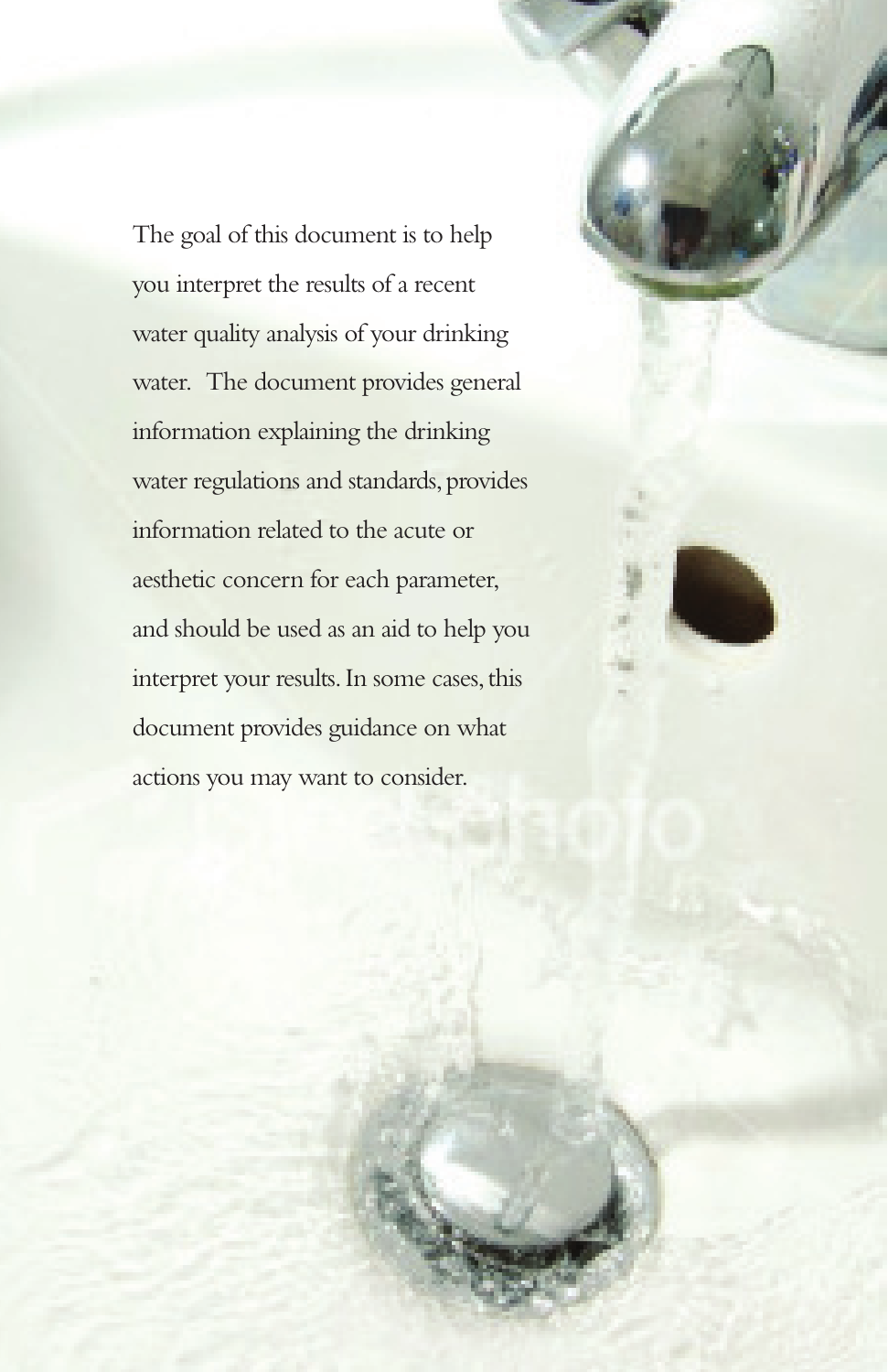# **SUMMARY TABLES**

### *Table 1. Symbols, Units, and Terms.*

The following is a listing of symbols and units that are used in this report.

| mg/L                  | Concentration of a chemical in milligrams per liter (mass per volume)                |  |
|-----------------------|--------------------------------------------------------------------------------------|--|
| $\text{ug/L}$         | Concentration of chemical in micrograms per liter (mass per volume)                  |  |
| ppm                   | Concentration of a chemical in parts per million.                                    |  |
| ppb                   | Concentration of a chemical in parts per billion.                                    |  |
| $1 \text{ mg/L}$      | 1 ppm (Freshwater- low concentrations)                                               |  |
| $1 \text{ ug/L}$      | 1 ppb (Freshwater- low concentrations)                                               |  |
|                       | 1 $mg/L$ 1000 ug/L = 1000 ppb                                                        |  |
| ntu                   | nephelometric turbidity units                                                        |  |
| colonies per 100 ml   | Bacterial Test - Number of colonies per 100 ml volume                                |  |
| colonies per ml       | Bacteria Test - Number of colonies per 1 ml volume                                   |  |
| pCi/L                 | picocuries per liter (particle activity)                                             |  |
| mrem/yr               | millirems per year (annual dosage)                                                   |  |
| <b>TON</b>            | threshold odor number                                                                |  |
| cation                | positively charged ions like calcium, magnesium,<br>sodium, iron, lead, and arsenic. |  |
| multivalent           | ion that has more than one charge                                                    |  |
| multivalent cations   | such as calcium, magnesium, manganese, iron, lead, and arsenic.                      |  |
| single valent cations | such as sodium and potassium                                                         |  |
| anion                 | negatively charged ions like sulfate, chloride, and nitrate.                         |  |

*Table 2 . Possible Treatment Solutions or Improvements*

|                          | <b>SW</b> Shock Well Disinfection                               |
|--------------------------|-----------------------------------------------------------------|
| <b>IW</b>                | Inspect Well and Casing                                         |
| <b>SWC</b>               | Install Sanitary Well Cap                                       |
| AER                      | Aeration                                                        |
| <b>Filtration</b>        | Water Particle Filtration                                       |
|                          | <b>CFiltration</b> Use of an Activated Carbon Filtration System |
| NW                       | Neutralizing System                                             |
| WS-                      | Water Softener                                                  |
| <b>DIS</b>               | Chemical Disinfection System (Chlorine/ Ozone)                  |
| Oxid                     | Chemical or Activated Media Oxidation                           |
| $\mathbf{U}\mathbf{V}^-$ | UV Disinfection System                                          |
| RO.                      | Reverse Osmosis                                                 |
| DIS                      | <b>Distillation System</b>                                      |
| IE                       | Ion Exchange                                                    |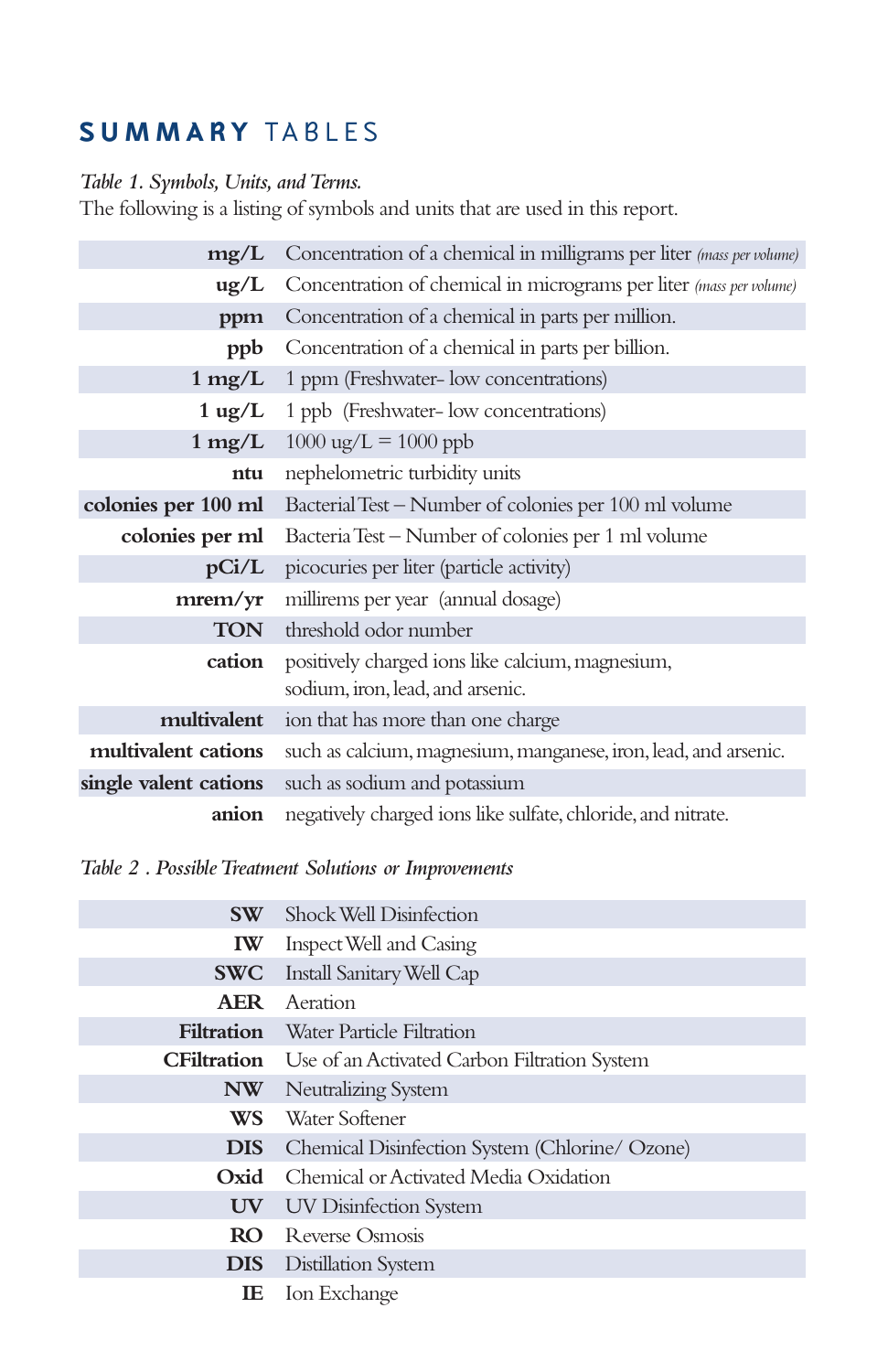# **DRINKING WATER STANDARDS**

The U.S. Environmental Protection Agency (EPA) has established drinking water standards for public water supplies, but the Pennsylvania Department of Environmental Protection (PADEP) is the agency that enforces these standards in Pennsylvania. A public water supply is defined as "a system which provides water to the public for human consumption which has at least 15 service connections or regularly services an average of at least 25 individuals daily at least 60 days out of the year." Therefore, a private well that services your home is not specifically regulated by the Drinking Water Standards, but these standards can be used to evaluate the quality of your drinking water.

With respect to water quality, the drinking water standards are divided into two types of standards. The primary drinking water standards were set based on specific health concerns or impacts; whereas the secondary drinking water standards are based on aesthetic issues and concerns. For example, water which slightly exceeds the secondary standard for iron would still be safe to drink but might have a metallic taste and could leave a reddish-orange stain on plumbing and laundry. The primary drinking water standards are also known as Maximum Contaminant Level (MCL) and the secondary drinking water standards are known as Secondary Maximum Contaminant Levels (SMCL). Appendix A is a partial listing of the MCL and SMCL as established by the safe drinking water act. In Pennsylvania, the primary and secondary drinking water standards are enforceable by law for regulated public water supplies, but the standards can be used as a guide to evaluate private water sources. In addition to the regulated standards, the EPA also provides recommended non-enforceable exposure limits. Maximum contaminant level goals (MCLG) are non-enforceable limits established by the EPA that are based on possible health risks over a lifetime of exposure.

A more detailed listing and description of the primary and secondary drinking water standards can be found at **http://www.epa.gov/safewater**

# **D E T E C T I N G A N D R E P O R T I N G IMPURITIES IN WATER**

No drinking water is truly pure. Instead, water contains minerals and other substances dissolved from the surrounding rocks and environment. Equipment used to analyze water samples vary in their ability to detect dissolved substances and other impurities, especially at low levels. Some highly sophisticated and sensitive instruments can find and report minute amounts of many impurities in your drinking water. Analytical results sometimes report zero amounts of some contaminant but should properly report it as < , less than, whatever the detection limit of the analytic equipment or methods. It is important to make this distinction because there could still be a significant amount of a contaminant that is present at less than the detection capability of a crude analysis. However, it should also be noted that just because a very good analysis can detect a measurable amount of a contaminant, the tiny amount of contaminant may not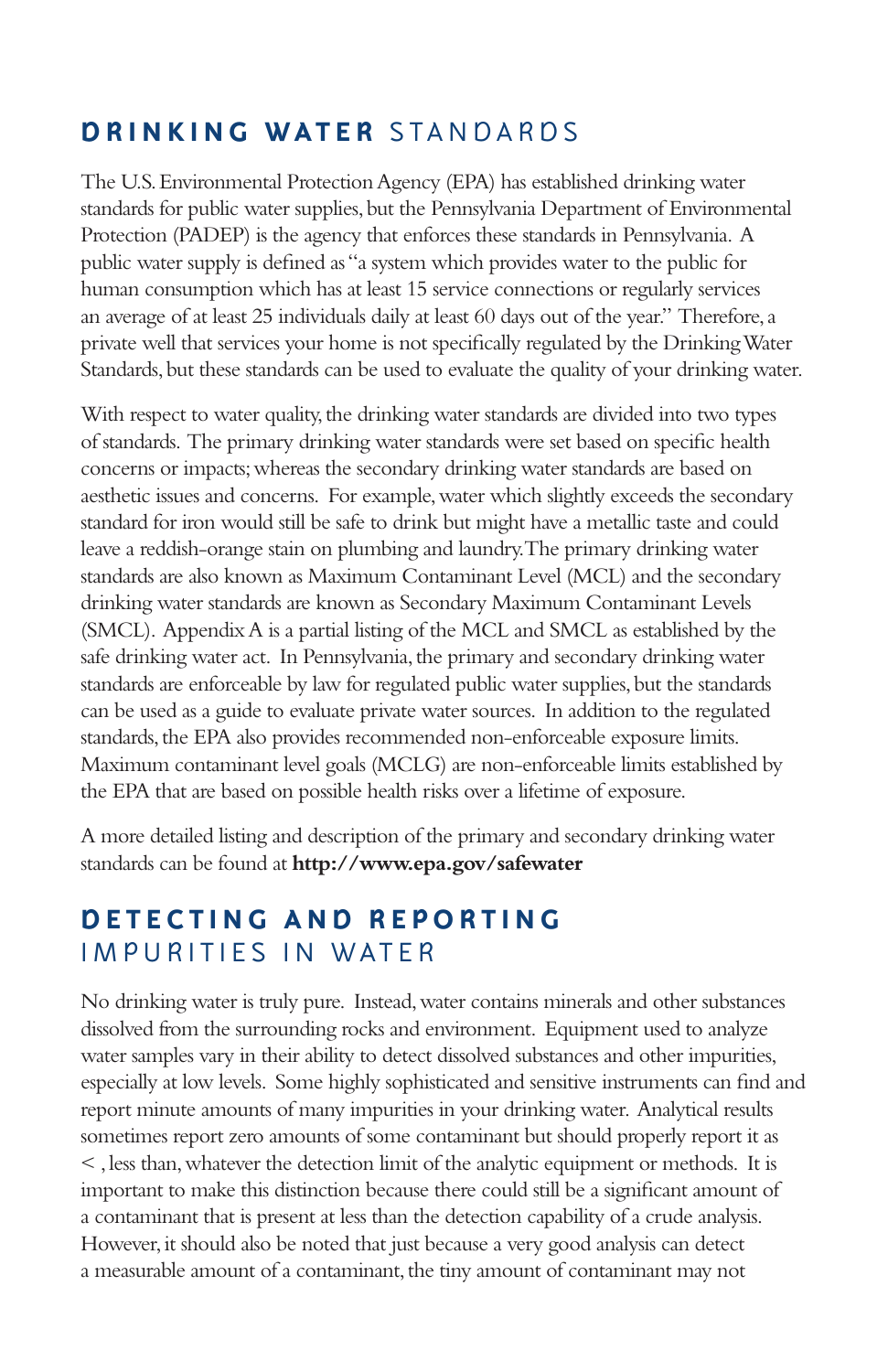necessarily be significant. It is the purpose of the drinking water standards to tell you at what level the contaminant is considered to be significant. Therefore, it is not only important to have your water tested, but it is important to identify the methods used in the analysis and the detection limit for the method.

# **SCREENING TESTS**

Thousands of contaminants might be present in water, and it would normally be much too expensive to test for every possible contaminant. However, there are some simple, inexpensive tests that can act as red flags for possible contamination. High conductivity and total dissolved solids, i.e., TDS, tests suggest there likely are high levels of some kind of contamination. These tests will not indicate specifically what the contaminants are but would indicate that additional testing is probably recommended. Low conductivity and TDS results would suggest that there is no serious water contamination, but it is possible for this type of water to be corrosive and cause leaching of trace metals from your household plumbing.

# T Y P E S O F **W A T E R Q U A L I T Y P A R A M E T E R S**

Your water can be tested for thousands of possible elements or agents, but only about 100 are covered by the drinking water standards. With respect to private wells, the standards can be divided into the following categories: microbiological, inorganics (IOCs), secondary contaminants, volatile organics chemicals (VOCs), synthetic organic chemicals (SOCs), and radionuclides, i.e., radioloactive substances.

### **I. Microbiological**

From a microbiological perspective, the microbiological agents can include bacteria, protozoans, and viruses. The microbiological contaminants are classified as primary drinking water standards, because of specific health concerns and the spread of disease. Because the cost for testing for specific microbiological agents may be cost prohibitive, the drinking water standards use total coliform bacteria as an indicator of contamination (this is another example of a screening test).

### **Bacteria**

*1. Total Coliform* - These bacteria can be easily tested by certified laboratories and can be used as an indicator of the microbiological quality of your water. If these bacteria are not present in your water, i.e., a result of Absent or < 1 colony per 100 ml, this should be interpreted to mean that it is not likely that the water contains a microbiological agent that may pose a health problem. If the bacteria are present in your water, i.e., a result of Present or 1 or more colonies per 100 ml, this should be interpreted to mean that it is more likely that the water contains a microbiological agent that may pose a health problem and that some action is needed.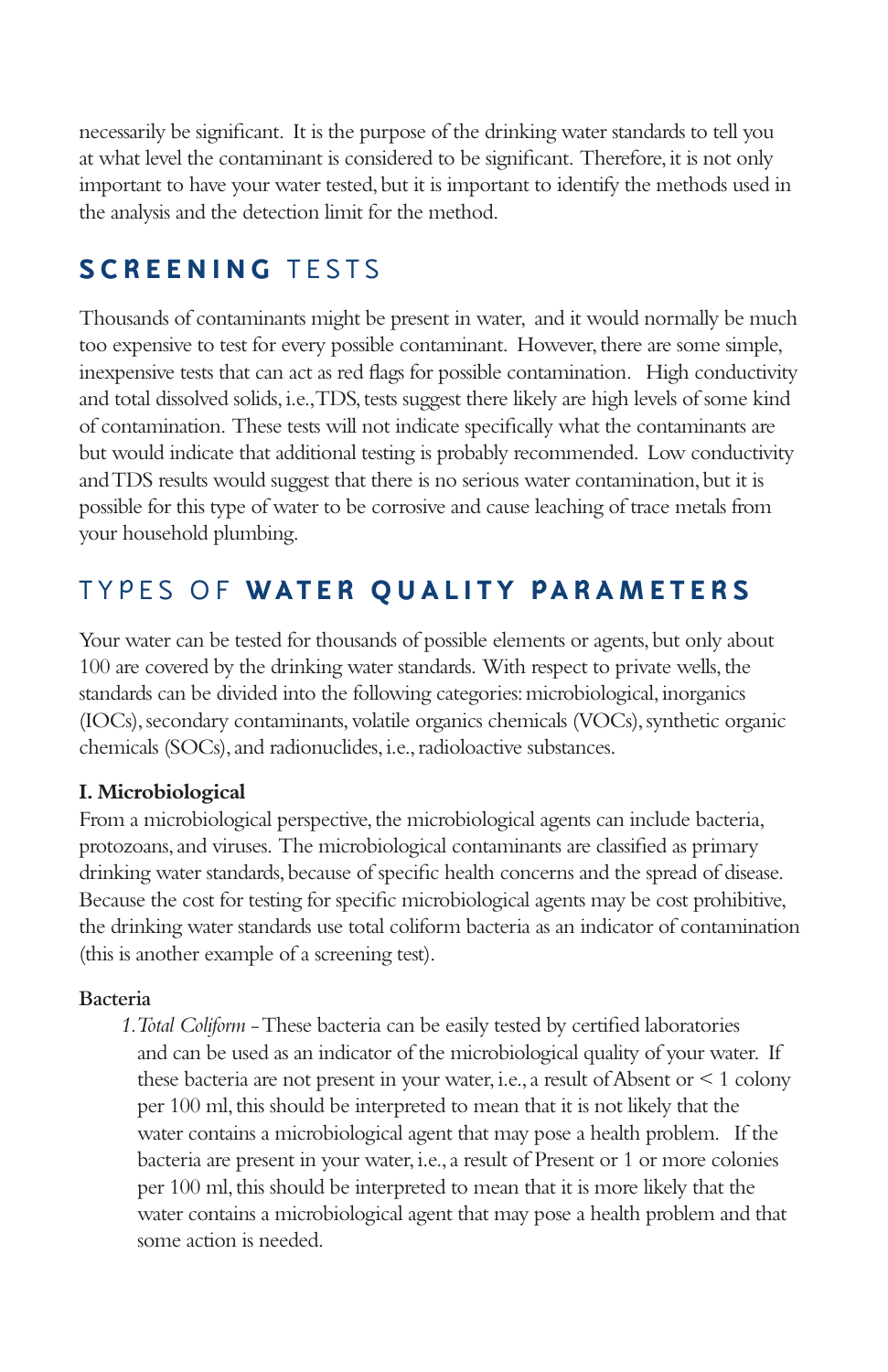The Drinking Water Standard for coliform bacteria is a result of Absent, < 1 colony per 100 ml, and for E.coli. Absent.

- *2. Fecal Coliform* This is a sub-group of total coliform bacteria which are more typically found in the waste of warm-blooded animals, but which can be found in non-mammals and insects. Fecal coliform bacteria should not be present in your drinking water and a suitable result would be Absent or < 1 colony per 100 ml.
- *3. Escherichia col.i (E.coli.)* This is a bacterial strain that is most commonly found in humans and animals and the presence of this group of bacteria would suggest the source is a human or mammalian waste source and a suitable result would be Absent or < 1 colony per 100 ml.

If your water tested positive for total coliform bacteria, this could be also be reported as Too Numerous To Count (TNTC), Confluent Growth (CG), Present, Most Probable Number (MPN) of 1 or more, or 1 or more colonies per 100 ml. If the results suggest that total coliform bacteria, fecal coliform, and/or E.coli.. are present, this would mean that it is more likely that a pathogen is present in your drinking water.

# **A C T I O N**

If the water is positive for total coliform or e. coli, the primary recommendation would be to have your well inspected by a professional and or licensed well driller and to conduct a shock disinfection of the well and distribution system. If you need a procedure for shock disinfection or you have questions, please call (XXX) XXX-xxxx or email eqc@wilkes.edu. Following the disinfection and purging of the well, the water should be retested by a certified testing laboratory for microbiological quality.

Until the system can be inspected, disinfected, and retested, it would be advisable to not use your water for consumption or bathing, if you have open wounds or sores. If the water must be used for consumption, it would be advisable to boil your water for at least 5 minutes. If the post-treatment water test is positive for bacterial contamination, it may be necessary to make modifications to the well, install a sanitary well cap, and install a disinfection system. To determine the best course of action it would be advisable to hirer a certified water treatment or licensed well driller to evaluate your system. Possible Treatment Actions: SW, IW, SWC, DIS, UV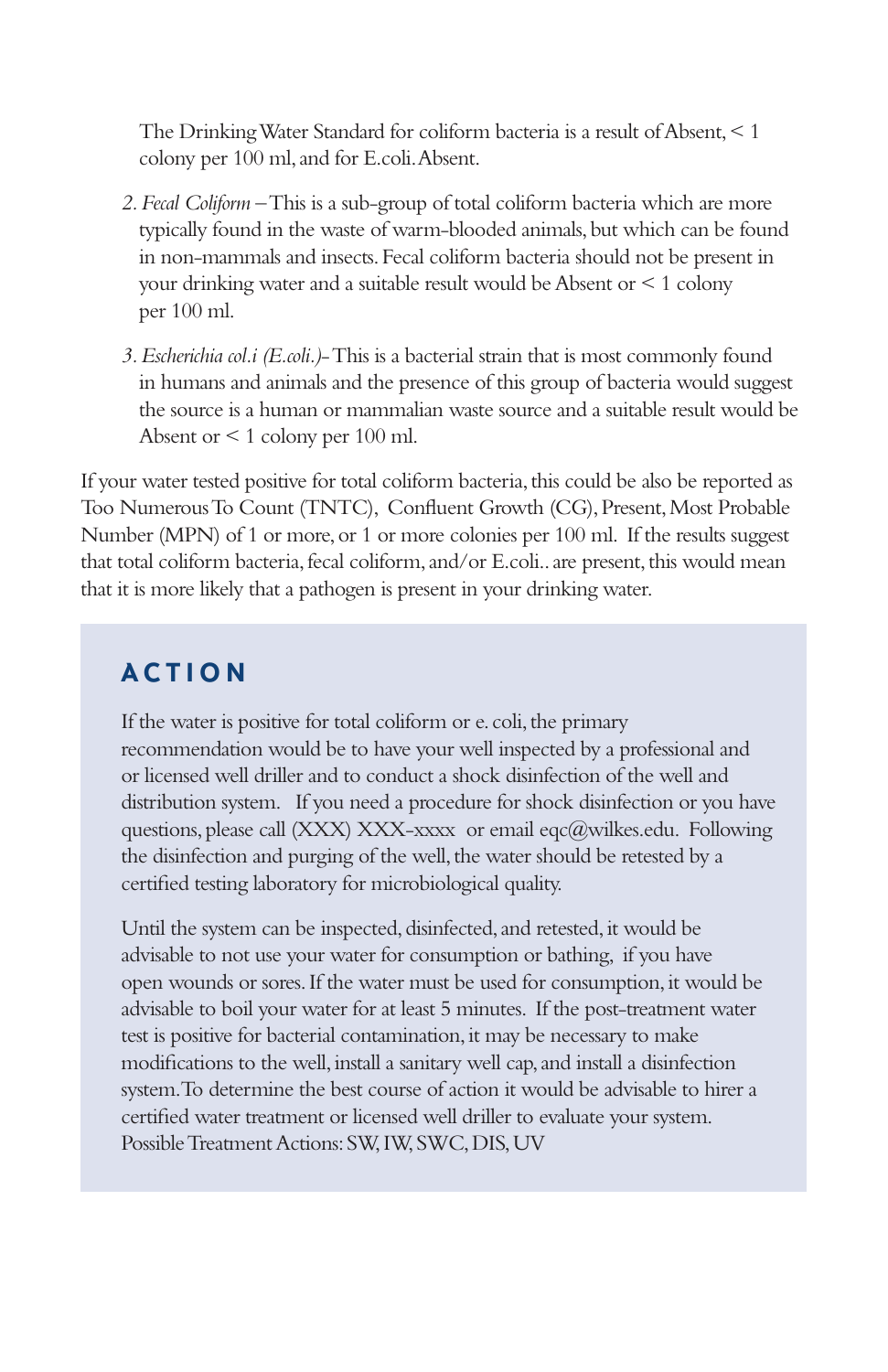### **II. Inorganics (IOCS)**

The following inorganic parameters are regulated and have primary drinking water standards. These parameters are a combination of metals, salts, and mineral complexes that pose a health concern or risk. If your water is elevated for these contaminants, it is likely you will need to conduct some additional water testing and potentially you may need to install a water treatment system. Since the selection of the most appropriate water treatment system requires a comprehensive evaluation of your water quality, your household use, and the configuration of the existing water, the type of water treatment mentioned in this section should be considered only as a guide. If your water system requires a modification or treatment, it is strongly recommended that you seek advice from a water treatment professional.

*Note: It is important to note that while some of these elements are hazardous above certain levels, some, like selenium,, copper and chromium, are essential nutrients at lower levels. Others, like lead and arsenic, are undesirable at any level.*

### **Antimony**

The drinking water MCL is 0.006 mg/L. The primary health concerns would include increase in blood cholesterol, decrease in blood sugar, potential carcinogen, and causing irrigation to eyes and skin. *Possible Treatment Actions: RO, IE, DIS*

### **Arsenic**

The drinking water MCL is 0.010 mg/L. Arsenic can result in the formation of malignant tumors on skin and lungs and may cause nervous system disorders. For this particular parameter within Northeastern Pennsylvania (NEPA), it would be advisable to retest the water for dissolved and total arsenic. In many cases, the arsenic has been leached from a colloid or particle that could be more cost effectively removed by standard filtration. *Possible Treatment Actions: Filtration, Oxid, RO, IE, DIS*

### **Barium**

The drinking water MCL is 2.0 mg/L. Barium can cause an increase in blood pressure and affects the nervous and circulatory system. *Possible Treatment Actions: RO, IE, DIS, WS*

### **Beryllium**

The drinking water MCL is 0.004 mg/L. Beryllium has been associated with intestinal lesions, may affect skin and lung tissue, and is classified as a carcinogen. *Possible Treatment Actions: RO, IE, DIS*

### **Cadmium**

The drinking water MCL is 0.005 mg/L. Cadmium has been linked to kidney disorders, bronchitis, and anemia. *Possible Treatment Actions: RO, IE, DIS*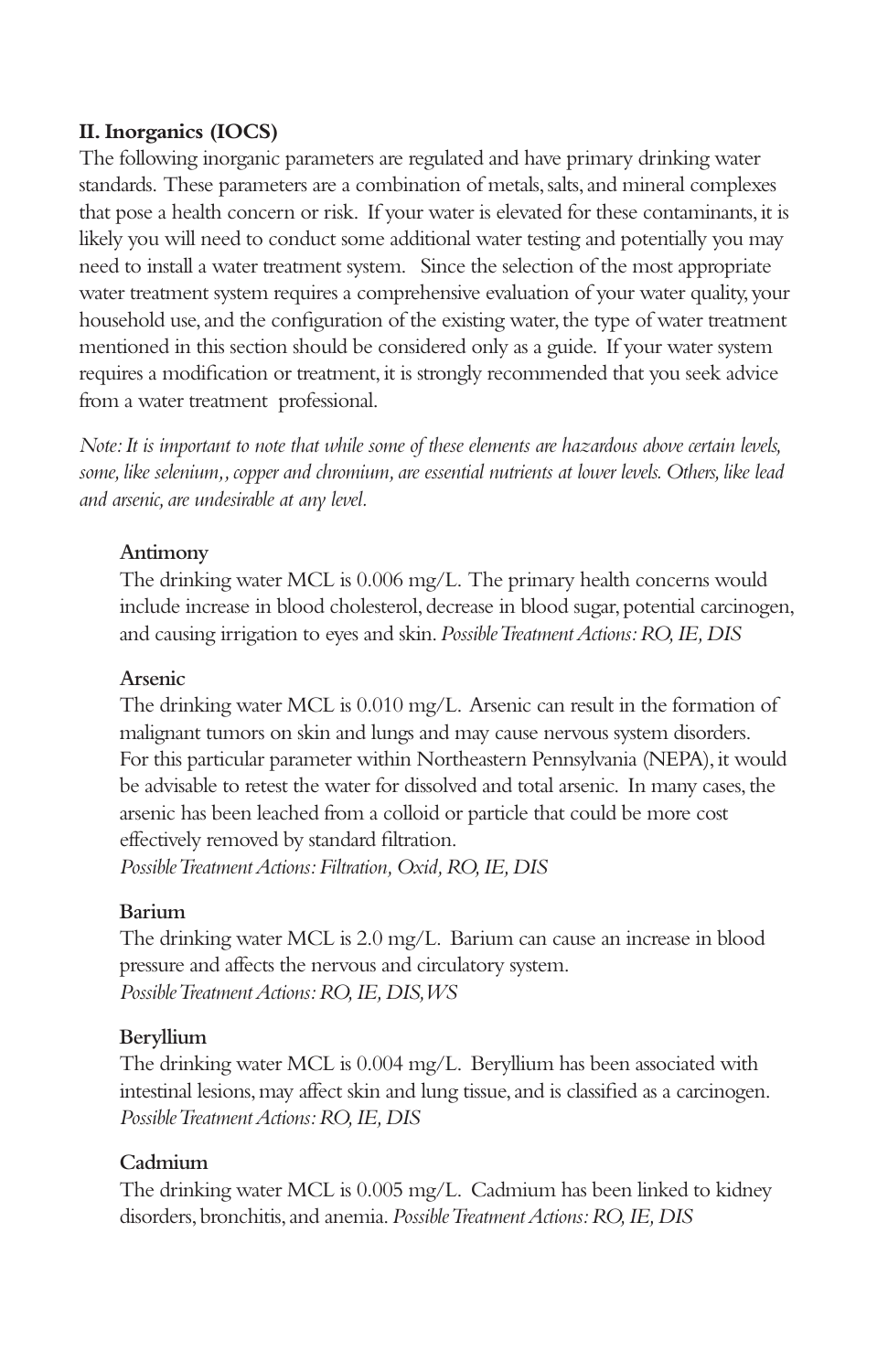### **Chromium**

The drinking water MCL is 0.1 mg/L. Chromium is associated with liver and kidney disorders and it affects the skin and digestive system. *Possible Treatment Actions: RO, IE, DIS*

### **Copper**

The drinking water EPA Action Level is 1.3 mg/L, but the Federal Food and Drug Administrative Standard for Bottled water is 1.0 mg/L. Copper has been associated with liver and kidney damage and short-term exposure is associated with gastrointestinal disorders. At a level of 1.0 mg/L, copper can have a bitter to metallic taste and cause blue-green staining of piping, sinks, and basins. Elevated levels of copper in the water could mean there is a problem with the corrosiveness of your water, i.e., the water may be able to leach metals from piping and fixtures. *Possible Treatment Actions: RO, IE, DIS, NW*

### **Cyanide**

The EPA MCL is 0.2 mg/L. Cyanide has been shown to cause nerve damage, thyroid problems, and affect the endocrine system. *Possible Treatment Actions: RO, IE, DIS*

### **Fluoride**

The MCL for fluoride is 4 mg/L, but because of the potential for dental fluorosis, i.e., mottled or discolored teeth, the EPA has set a secondary standard of 2 mg/L. Elevated levels of fluoride have been shown to cause bone disease. Low levels of fluoride may help to prevent cavities in teeth. *Possible Treatment Actions: RO, IE, DIS*

### **Lead**

The EPA MCL level is 0.015 mg/L if the water is coming from a community water distribution system and a level of 0.005 mg/L if the water is coming directly from the source into the home. Common sources of lead would include corrosion of household plumbing and industrial sources associated with textile mills, glass manufacturing, rubber processing, shooting/firing ranges, and paint/ink manufacturing. Elevated levels of lead in drinking water can result in delayed physical and mental development, attention deficits, kidney disorders, and high blood pressure. *Possible Treatment Actions: RO, IE, DIS, NW*

### **Mercury**

The EPA MCL is 0.002 mg/L. Mercury can affect the kidneys and the nervous system. *Possible Treatment Actions: RO, IE, DIS*

### **Nitrate and Nitrite**

The EPA MCL is 10 mg NO3-N/L for nitrate and 1 mg NO2-N/L for nitrite. The primary concern for nitrate and nitrite is that infants less than 6 months are susceptible to blue-baby syndrome, which is potentially fatal if not treated. The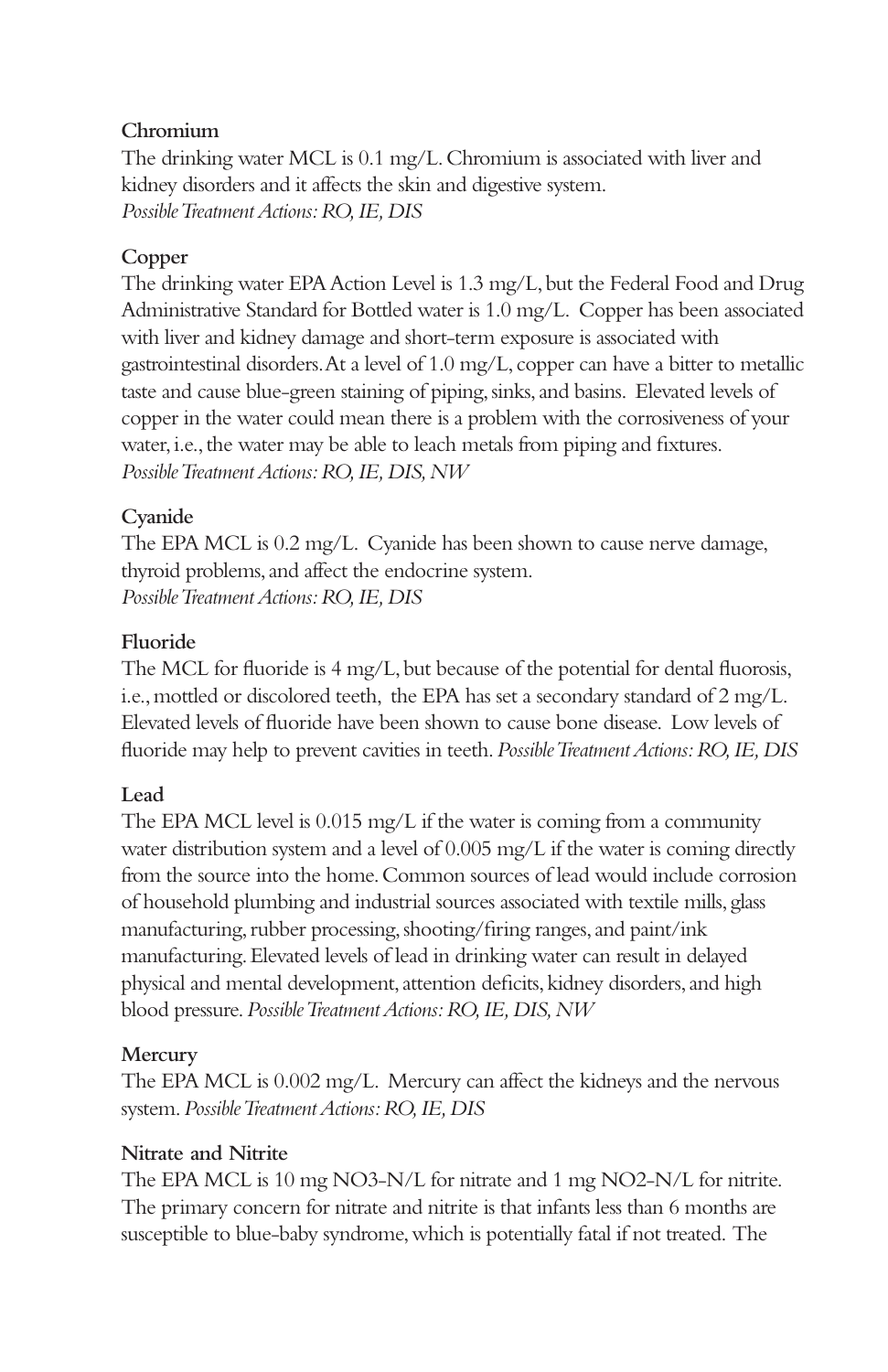primary source of nitrate and nitrite would be agricultural runoff, poorly maintained septic systems, sewage disposal, acid solutions in injection fluids, urban runoff, and natural deposits. *Possible Treatment Actions: RO, IE, DIS*

### **Selenium**

The EPA MCL is 0.05 mg/L. Elevated levels of selenium have been associated with hair and fingernail loss, numbness in fingers and toes, and circulatory disorders. *Possible Treatment Actions: RO, IE, DIS*

### **Thallium**

The EPA MCL is 0.002 mg/L. Thallium exposure can result in hair loss and can cause changes in blood chemistry and problems with the kidney, intestine, and liver. *Possible Treatment Actions: RO, IE, DIS*

### **Turbidity**

The EPA MCL ranges from 1 to 5 ntu. Elevated levels of turbidity may interfere with water treatment and disinfection and cause aesthetic problems. Because of the potential association of elevated particles to bacterial or microbiological contamination, the level of turbidity is used as a red flag for potential microbiological contamination or secondary water quality problems with the water. The primary recommendation is that the turbidity levels not exceed 1 ntu. *Possible Treatment Actions: IW and Filtration*

### **III. Secondary Contaminants**

The secondary drinking water standards are known as Secondary Maximum Contaminant Levels (SMCL). The standard for these parameters are based on aesthetic problems with the water and not a specific acute or chronic health concern. The secondary drinking water standards can be divided into three broad categories: aesthetic effects -- undesirable tastes or odors; cosmetic effects -- effects which do not damage the body but are still undesirable, such as skin and tooth discoloration; and technical effects – can damage or reduce the efficiency of water equipment or a treatment process.

### **Aluminum (Technical/Aesthetic)**

The EPA SMCL is 0.2 mg/L. The source of aluminum can include leaching from coal refuse, natural leaching for soil and rock, and aluminum salts used in water treatment. It has been suggested that long-term exposure to aluminum may be associated with adult degenerative neurological disorders, but the primary issue is that when the aluminum concentration is between 0.05 to 0.2 mg/L it can impart a color to the water. *Possible Treatment Actions: RO, IE, DIS, NW*

### **Chloride (Technical/Aesthetic)**

The EPA SMCL is 250 mg/L. The standard has been set because of potential aesthetic problems associated with the taste of the water and that elevated levels can facilitate the corrosion of piping and fixtures. Chlorides are found naturally in the environment, but elevated levels of chloride can also be associated with septic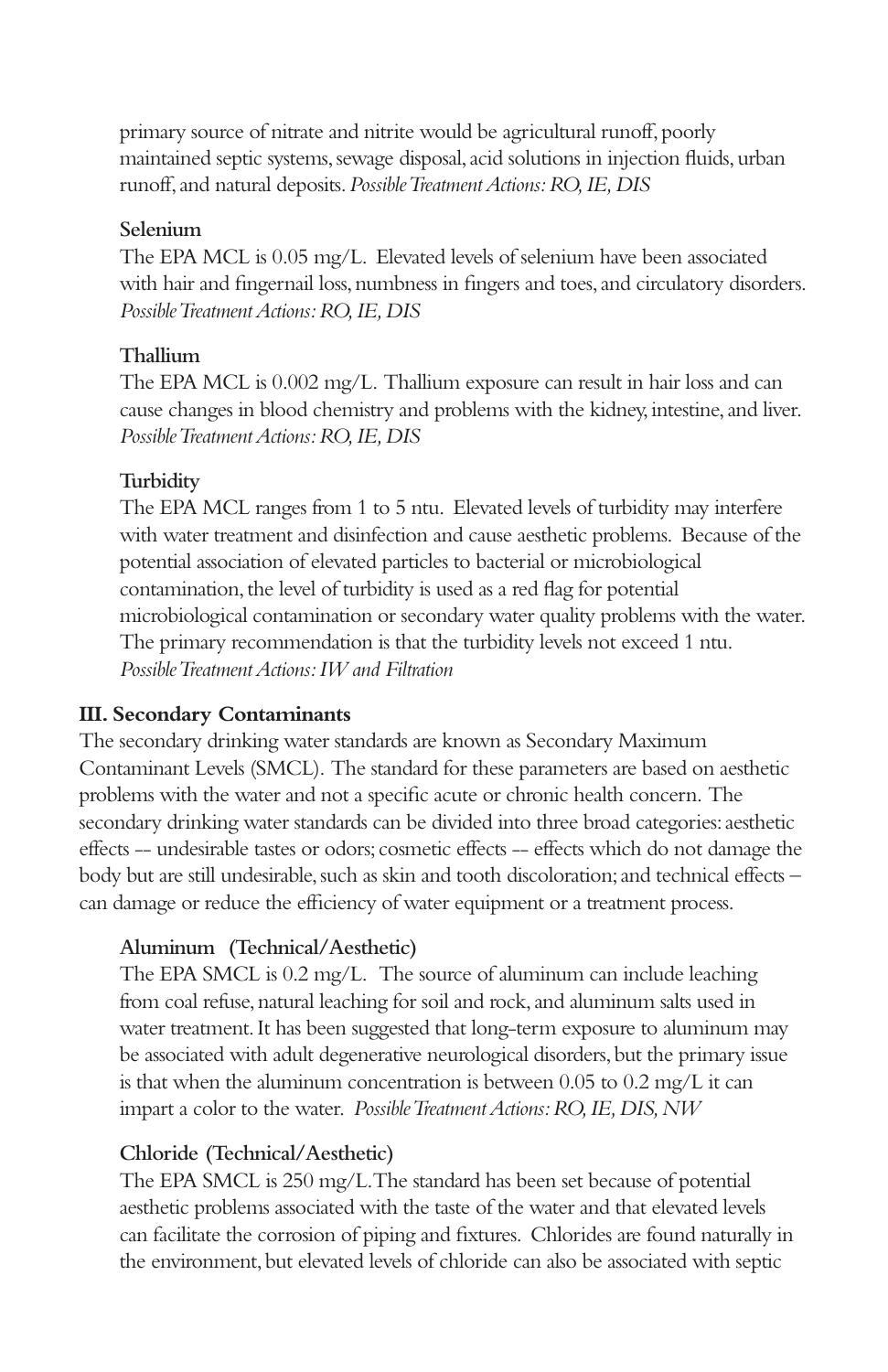system effluent, stormwater runoff, deicing agents, brine water, cleaning solutions, and other industrial solutions. *Possible Treatment Actions: RO, IE, DIS*

### **Color (Aesthetic)**

The EPA SMCL for color is 15 color units. This is the level on the color scale where individuals tend to be able to detect a visual change in the appearance or tint of the water. Color can be indicative of elevated levels of dissolved organic material like tannins, corrosion by-product, and foaming agents. *Possible Treatment Actions: CFiltration, DIS, Oxid*

### **Corrosivity (Technical/Aesthetic)**

It is recommended that the water be non-corrosive. Corrosive water can be described as acidic, has a low pH, and has a very low total dissolved solids. A corrosion index known as the Langelier Saturation Index can be used to evaluate the corrosion potential of the water. If the water is corrosive, the water may have a bitter taste, can leach metals from piping and fixtures, cause premature failure of heat exchange units or other systems, and damage piping. Corrosive water can even leach vinyl chloride from inferior PVC piping. A Langelier Saturation Index < -2 would suggest a significant potential for corrosion and a Langelier Saturation Index > 2 should suggest the potential for scale formation in the piping *Possible Treatment Actions: NW*

### **Foaming Agents (Technical/Aesthetic)**

The SMCL for foaming agents is 0.5 mg/L. Foaming agents can include detergents and other substances that produce foam when aerated. Foaming agents can also impart an oily or fishy taste to the water. The concentration of foaming agents is typically determined by an evaluation of the concentration of methylene blue active substances (MBAS). *Possible Treatment Actions: Filtration, CFiltration*

### **Iron(Technical/Cosmetic/Aesthetic)**

The SMCL for iron is 0.3 mg/L. Iron in the water can be associated with a bitter/ metallic taste, formation of sediment and yellow, red, and orange films, and discolored clothing during washing. *Possible Treatment Actions: Filtration, WS, DIS, Oxid, and IE*

### **Manganese (Technical/Cosmetic/Aesthetic)**

The SMCL for manganese is 0.05 mg/L. Manganese in the water can be associated with a bitter/ metallic taste, formation of sediment and brown to black films, and discolored clothing.

*Possible Treatment Actions: Filtration, WS, DIS, Oxid, and IE*

### **Odor (Technical/Aesthetic)**

The maximum EPA SMCl threshold odor number is 3. This means if the odor is eliminated by diluting the water with an equal volume of clean water the odor is eliminated. If the water has an odor, it is important to note the nature of the odor. *Possible Treatment Actions: AER, DIS, Oxid, CFiltration*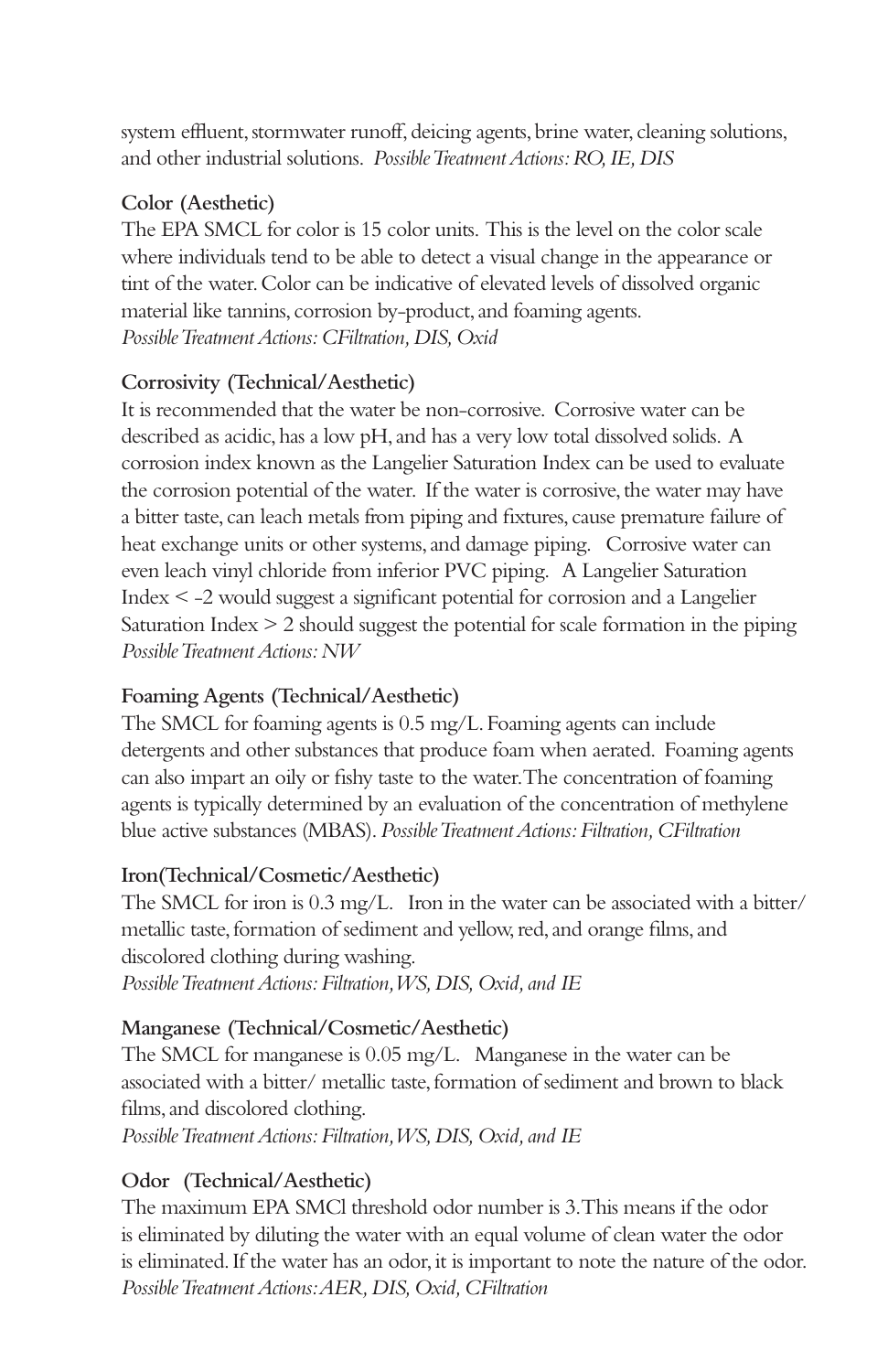### *Table 3. Common Water Odors and Causes.*

| <b>TYPE OF ODOR</b>                                     | POSSIBLE SOURCE                                                                                                                                                                 |
|---------------------------------------------------------|---------------------------------------------------------------------------------------------------------------------------------------------------------------------------------|
| Rotten-Egg Odor Smell<br>or Musty Odor Smell            | Hydrogen sulfide, sulfate-reducing bacteria<br>Chemical reaction in hotwater tanks, algal by-products<br>mercaptans - sulfur compound added to natural gas<br>to create an odor |
| Earthy, musty, grassy, fishy,<br>vegetable and cucumber | Algal by-products, fungi and mold                                                                                                                                               |
| <b>Oily Smell</b>                                       | Gasoline or oil contamination, possibly nuisance bacteria                                                                                                                       |
| <b>Fuel Smell</b>                                       | Industrial or gasoline contamination- more volatile                                                                                                                             |
| <b>Chemical Smell</b>                                   | Organic chemicals, Industrial                                                                                                                                                   |

### **pH (Technical/ Cosmetic/ Aesthetic)**

The commonly acceptable range is  $pH$  6.5 – 8.5.  $pH$  is one way of measuring if the water is acidic  $($   $\leq$   $6.5)$ , i.e., can corrode metal piping or cause the water to have a bitter or metallic taste, or basic  $(> 8.5)$ , i.e., the water may be associated with scale formation in the piping or cause the water to have a slippery feel and an alkali taste. The selection of a treatment process depends on other water quality parameters, such as the presence of trace metals, total hardness, alkalinity, and sodium content of the water (see- Corrosivity and Hardness). *Possible Treatment Actions: NW, WS, DIS, and IE.*

### **Silver (Cosmetic)**

The SMCL for silver is 0.1 mg/L. This standard was not set for health concerns, but because elevated levels of silver may cause skin discoloration, i.e., argyria, or graying of the white part of the eye. This is not a common water quality issue and the primary reason the standard was created was because some point-of-use water treatment systems use silver as a biocide. *Possible Treatment Actions: RO, DIS, and IE.*

### **Sulfate (Aesthetic)**

The SMCL for sulfate is 250 mg/L. At a level of 250 mg/L, sulfate can impart a bitter to salty taste to the water, but at a level of over 500 mg/L the sulfate can have a laxative effect. *Possible Treatment Actions: RO, DIS, and IE.*

Sulfates may also be associated with the presence of hydrogen sulfide or rotten egg odors to the water. A hydrogen sulfide odor could be caused by a combination of chemical or biological reactions. There is no specific drinking water standard for hydrogen sulfide, but there is a secondary drinking water standard for odor. *Possible Treatment Actions for hydrogen sulfide odors: AER, CFiltration, DIS, and Oxid.*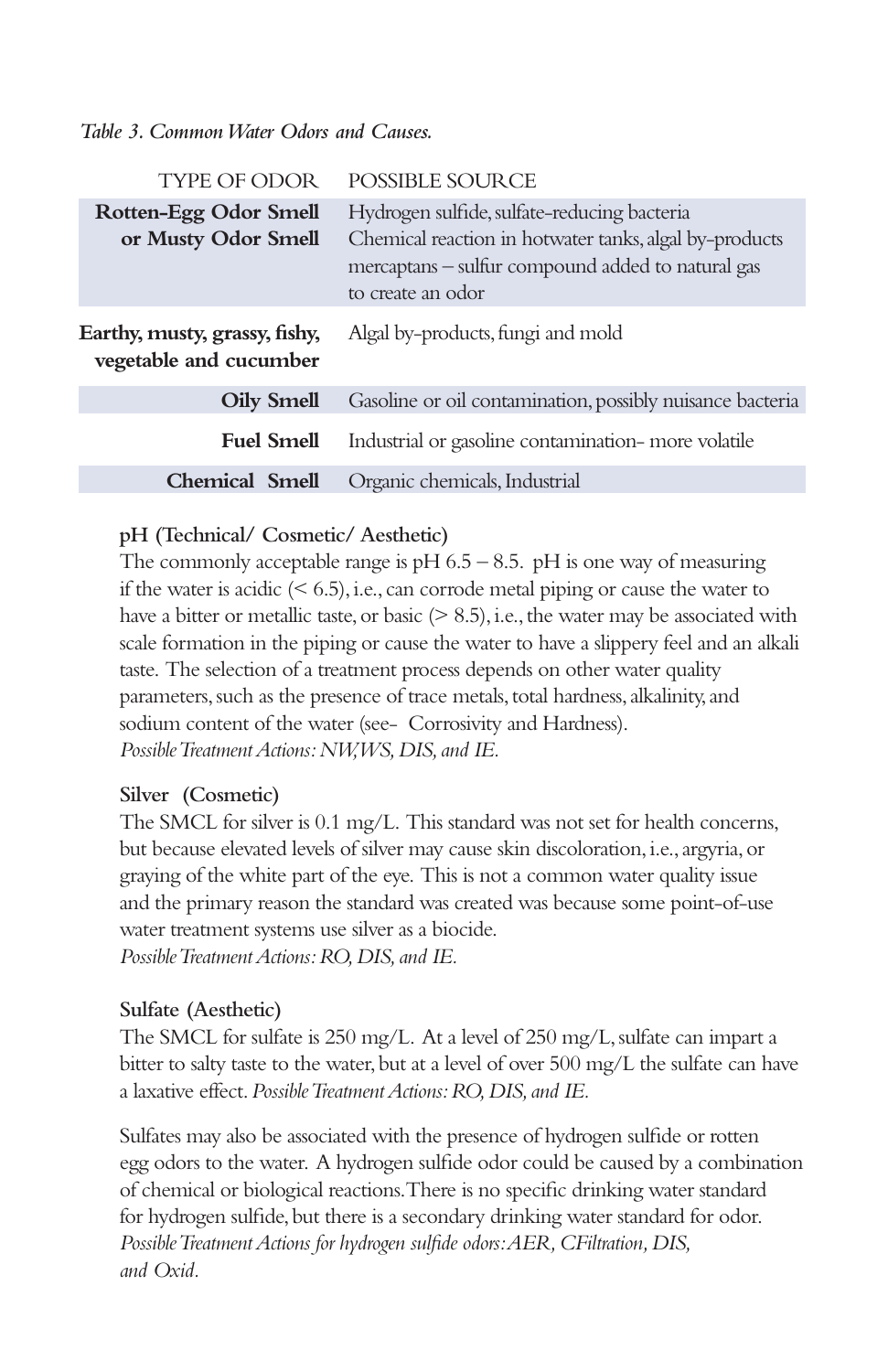### **Total Dissolved Solids (Technical/ Aesthetic)**

The SMCL for total dissolved solids (TDS) is 500 mg/L. This is a measure of the total amount of dissolved substances in the water sample. It is not a direct measure of a specific element or contaminant. An elevated TDS may be associated with an elevated water hardness, chemical deposits, corrosion by-products, staining, or salty bitter tastes. If the TDS content of the water is high, the primary recommendation would be to test the water for additional parameters, such as: total hardness, iron, manganese, sodium, chloride, sulfate, alkalinity, and nitrate, to determine the nature of the water quality problem. The TDS test is an indicator of the potential for water quality problems. *Action – Conduct additional water testing to determine nature of the dissolved solids.*

Because of the recent exploration into the Marcellus Shale and other oil and gas development, it is important to know the meaning of the terms associated with saline water, which is defined by the TDS concentration. The following is a summary of the classification for saline water.

|  | Table 4. Saline Water Classification (Lehr, J. 1980) |  |  |  |
|--|------------------------------------------------------|--|--|--|
|--|------------------------------------------------------|--|--|--|

| Classification           | Total Dissolved Solids (mg/L)           |  |
|--------------------------|-----------------------------------------|--|
|                          | <b>Freshwater</b> $0-1000 \text{ mg/L}$ |  |
| <b>Slightly Saline</b>   | 1000 to 3000 mg/L                       |  |
| <b>Moderately Saline</b> | 3000 to $10,000 \text{ mg/L}$           |  |
| <b>Very Saline</b>       | 10,000 to 35,000 mg/L                   |  |
| <b>Briny</b>             | $> 35,000$ mg/L                         |  |

**Zinc (Technical)**

The SMCL for zinc is 5 mg/L. At a level at or above 5 mg/L zinc, the water can have a metallic taste and the water could be corrosive. *Possible Treatment Actions: NW, RO, DIS, and IE.*

### **IV. Volatile Organic Chemicals (VOCs)**

Volatile organic chemicals include a group of chemicals that have a high vapor pressure and low solubility in water, i.e., these chemicals would prefer to volatilize then stay dissolved in water. Since most VOCs consist of man-made chemicals, it is uncommon to find VOCs in uncontaminated water. VOCs are used in manufacturing, industrial, and petrochemicals, plus they can be found in many chemicals used in your home. VOCs can enter your body by direct consumption or breathing. The primary concern with VOCs is that at relative low concentrations they are carcinogenic, cause damage to the circulatory and nervous system and other major organs, and may create a slight odor. Appendix A contains the listing of the regulated VOCs.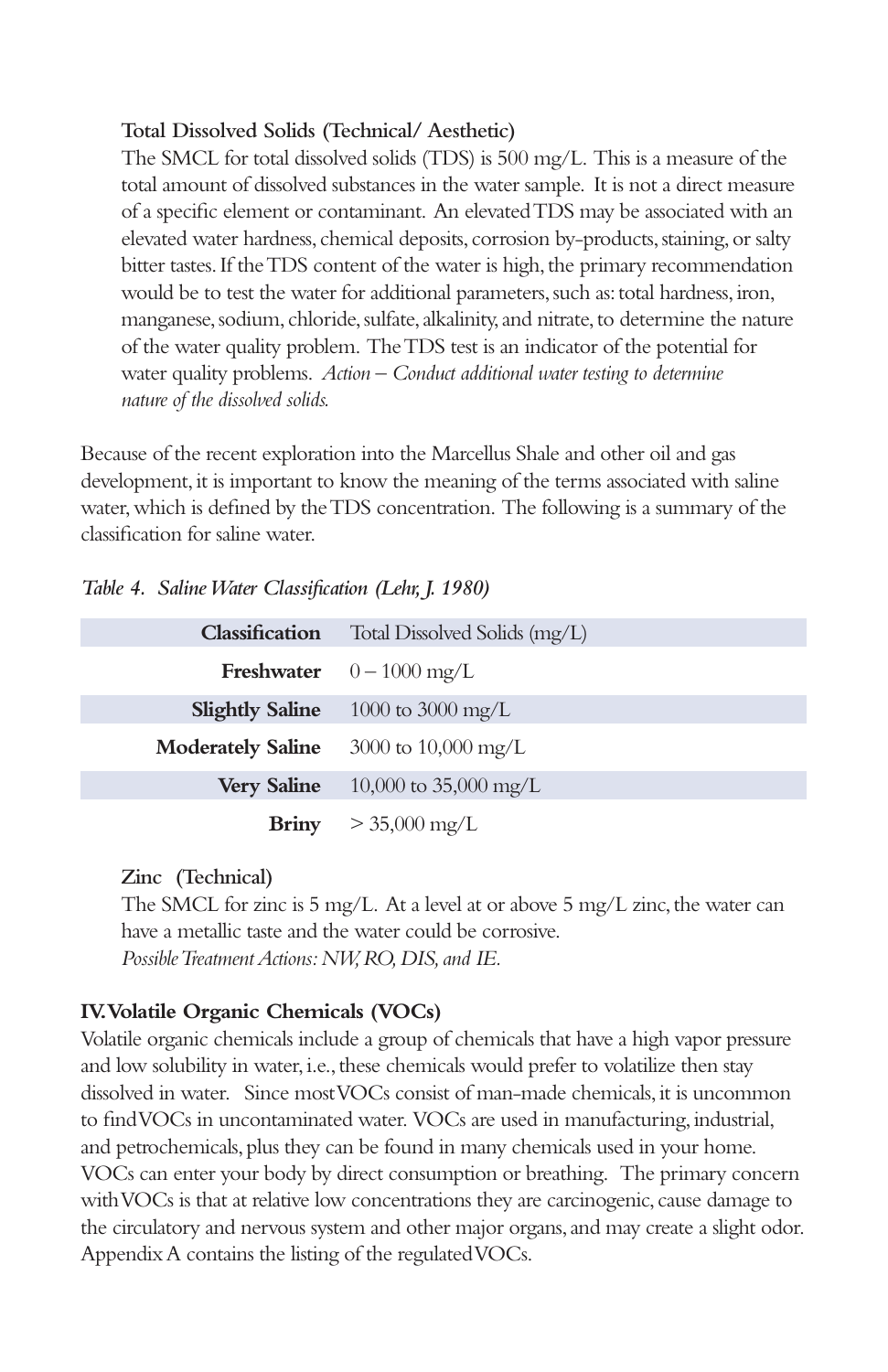In 1996, the U.S. Geological Survey conducted a recent survey of 118 shallow wells in southern and eastern Pennsylvania. The results of the investigation found that 27 percent of the samples had at least one volatile organic compound detectable, but not at a level above the drinking water standard. Based on data compiled by the USGS and local cases of groundwater contamination, the following are the most common VOCs in the groundwater aquifer: methyl tert-butyl ether (MTBE), chloroform, benzene, xylenes, toluene, trichloroethylene, tetrachloroethylene, and carbon tetrachloride. The elevated levels of VOCs have been associated with contamination from industrial complexes, unapproved landfills or waste disposal sites, dry cleaning facilities, and gasoline stations.

### **Benzene**

Benzene is regulated as a primary drinking water standard and the MCL is 0.005 mg/L, but the MCLG is zero. Benzene is a carcinogen, i.e., cause cancer, and a common organic chemical associated with gasoline contamination. It is clear, colorless, and highly flammable. In addition to being a carcinogenic, benzene exposure has been associated with anemia.

*Possible Treatment Actions: AER and CFiltration.*

### **Carbon Tetrachloride**

Carbon tetrachloride is regulated as a primary drinking water standard and the MCL is 0.005 mg/L, but the MCLG is zero. The use of carbon tetrachloride by industry has been decreasing, but it was widely used to make refrigerants and propellants, dry cleaning agents, solvents, nylons, insecticides, and other household products. Carbon tetrachloride has been shown to adversely affect the nervous and reproductive systems, liver and kidneys, and cause leukemia and anemia. *Possible Treatment Actions: AER and CFiltration.*

### **Chloroform or Trichloromethane**

Chloroform is not specifically regulated, but regulated through a standard identified by total trihalomethanes. Trihalomethanes are chemicals that form in the water as a by-product of disinfection. Chloroform is a suspected human carcinogen and has shown to produce tumors in the kidney and liver of animals. The MCL for trihalomethanes is 0.08 mg/L and the MCLG for chloroform is 0.07 mg/L. *Possible Treatment Actions: CFiltration.*

### **Ethylbenzene**

Ethylbenzene is regulated as a primary drinking water standard and the MCL and the MCLG is 0.7 mg/L. Elevated levels of ethylbenzene have been associated with damage or problems associated with the liver and kidneys. Ethylbenzene is used to make plastic wrap, rubber, and specially coatings.

*Possible Treatment Actions: AER and CFiltration.*

### **MTBE**

Based on a USGS study, MTBE was identified as the most common organic chemical found in the shallow freshwater aquifers in Pennsylvania. The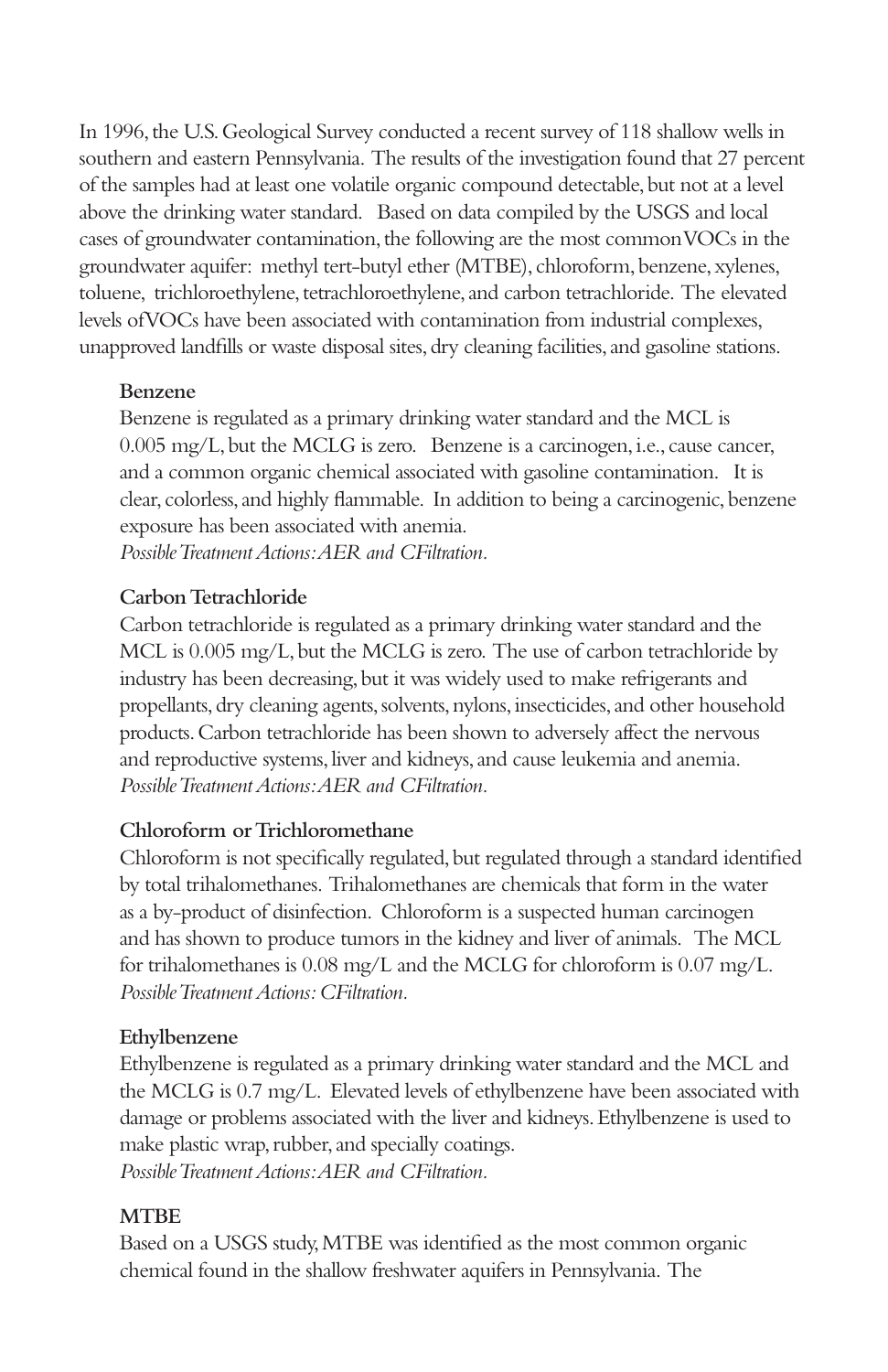Department of Environmental Protection (PADEP) has established a lifetime health advisory level of 0.02 mg/L. Because of taste and odor concerns, EPA has suggested that the MTBE concentration be no more than 0.02 to 0.04 mg/L. MTBE was used as an additive in gasoline to reduce air pollution and MTBE imparts an unpleasant taste and odor to the water. The primary source of MTBE is leaking underground gasoline tanks (LUST) or spills. MTBE has been identified as a possible carcinogen. *Possible Treatment Actions: AER and CFiltration, Oxid*

### **Tetrachloroethylene (TCE)**

Tetrachloroethylene is a manufactured chemical used for dry cleaning and metal degreasing. Tetrachloroethylene is regulated as a primary drinking water standard and the MCL is 0.005 mg/L, but the MCLG is zero. Long-term exposure has been linked to damage to the liver and increased risk to cancer. *Possible Treatment Actions: AER and CFiltration.*

### **Trichloroethylene**

Trichloroethylene is a manufactured chemical used for metal degreasing and production of some textiles. Trichloroethylene either is colorless or has a blue tint with a sweet odor. Trichloroethylene is regulated as a primary drinking water standard and the MCL is 0.005 mg/L, but the MCLG is zero. Long-term exposure has been linked to damage to the liver and increased risk to cancer. *Possible Treatment Actions: AER and CFiltration.*

### **Toluene**

Toluene is regulated as a primary drinking water standard and the MCL and the MCLG is 1.0 mg/L. Long-term exposure has been linked to problems with the nervous system, kidneys or liver. Sources of toluene can include gasoline, high octane fuels, and solvent used to make paints, coatings, gums and resins. If you recently installed your private drinking water well or installed a replacement pump, it is possible that the source of toluene is the electrical tape used in the well. *Possible Treatment Actions: AER and CFiltration.*

### **Xylenes**

Xylene is regulated as a primary drinking water standard and the MCL and the MCLG is 10.0 mg/L Xylene is a component of gasoline, is used to make plastics, and is a solvent. Long-term exposure has been linked to problems with the nervous system. *Possible Treatment Actions: AER and CFiltration.*

### **V. Synthetic Organic Compounds**

The Synthetic Organic Compounds (SOCs) are less volatile, i.e., less likely to escape into the atmosphere, when compared to the VOCs. Most of the SOCs are represented by a combination of herbicides, insecticides, or fungicides that had been used or are being used in the Commonwealth of Pennsylvania. Within the groundwater of Pennsylvania, SOCs have been detected in groundwater aquifers in areas with limestone geology and a history of agricultural use. Based on a study completed by the United States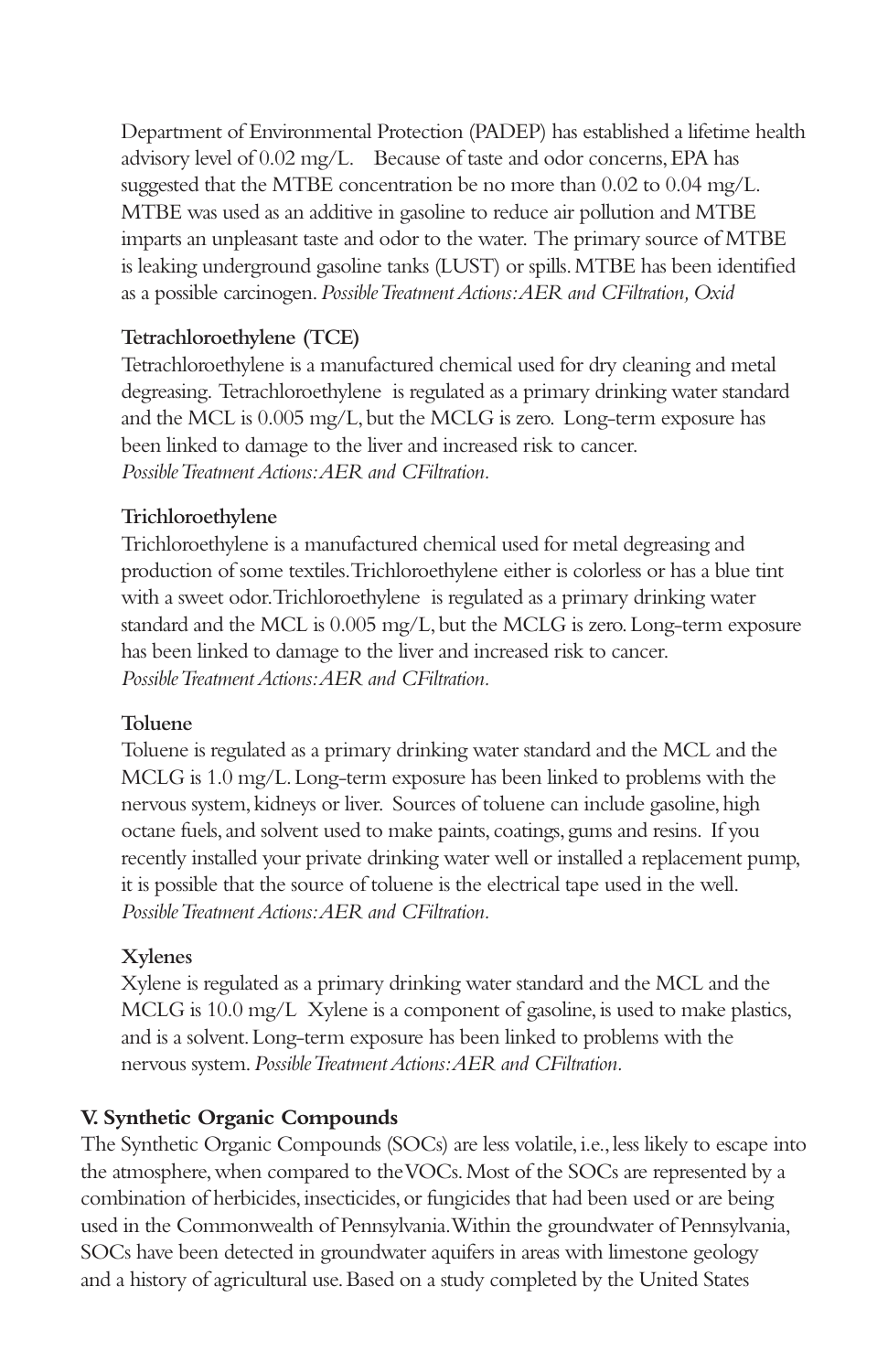Geological Survey, the most common semi-volatile synthetic organic compounds found in the shallow groundwater system were atrazine and other trazines, metolachlor, and alachlor., In the Mid-Atlantic Region, the four most widely used pesticides that have MCLs are atrazine, alachlor, glyphosate, and 2,4-D. Based on a recent regional water quality analysis, it appears that some of the drinking water sources may contain elevated levels of bis(2-Ethylhexyl) phthalate.

### **Atrazine (Common Trade Names- AAtrex, Gesaprim)**

The MCL and MCLG for atrazine is 0.003 mg/L. Atrazine is a herbicide that is widely used in growing corn, soybeans, and wheat. For short-term exposure, atrazine can potentially cause congestion of heart, lungs and kidneys; low blood pressure; muscle spasms; weight loss; damage to adrenal glands; whereas, long-term exposure may result in weigh loss, heart damage, retinal and muscle degeneration and cancer. *Possible Treatment Actions: CFiltration.*

### **Alachlor (Common Trade Names-Lasso and Alanox)**

The MCL for alachlor is 0.002 mg/L, but the MCLG is zero. Alachlor is a herbicide that is widely used in growing corn, soybean, and wheat. Long-term exposure to alachlor can result in an increase risk to cancer and can adversely affect the spleen, liver, kidneys, and eyes. *Possible Treatment Actions: CFiltration.*

### **Glyphosate (Common Trade Names-Roundup and Rattler)**

The MCL and MCLG for glyphosate is 0.7 mg/L. Glyphosate is a herbicide that is widely used in both agricultural and non-agricultural uses to control broadleaf plants and grasses. For non-agricultural uses, it is commonly used of "road-side treatment", lawns, and golf courses and it is commonly used to control weeds when growing corn, soybeans, and wheat. Long-term exposure can affect the reproductive systems and kidneys. *Possible Treatment Actions: CFiltration.*

### **2,4-D (Common Trade Names-Weed-B-Gon, Chloroxone)**

The MCL and MCLG for 2,4-D is 0.07 mg/L. 2,4-D or 2,4-Dichlorophenoxyacetic acid is a herbicide that is used to control broad-leaf weeds, grasses, and woody plants along right-of-ways, rail-lines, and roadsides and used to control weeds when growing row crops. Long-term exposure can result in damage to the liver, kidneys, liver, and endocrine glands. *Possible Treatment Actions: CFiltration.*

### **bis(2-Ethylhexyl)phthalate**

The MCL for bis(2-Ethylhexyl)phthalate is 0.006 mg/L, but the MCLG is zero. Since phthalates are used as a plasticizer in polyvinylchloride (PVC) piping, the most likely source is the PVC piping in the home. It is possible that the PVC piping did not meet NSF International (NSF)Standard 61. Long-term exposure to phthalates in drinking water may result in liver and reproductive disorders and increase your risk to cancer. *Possible Treatment Actions: Flush piping prior to use, changing piping, and Cfiltration.*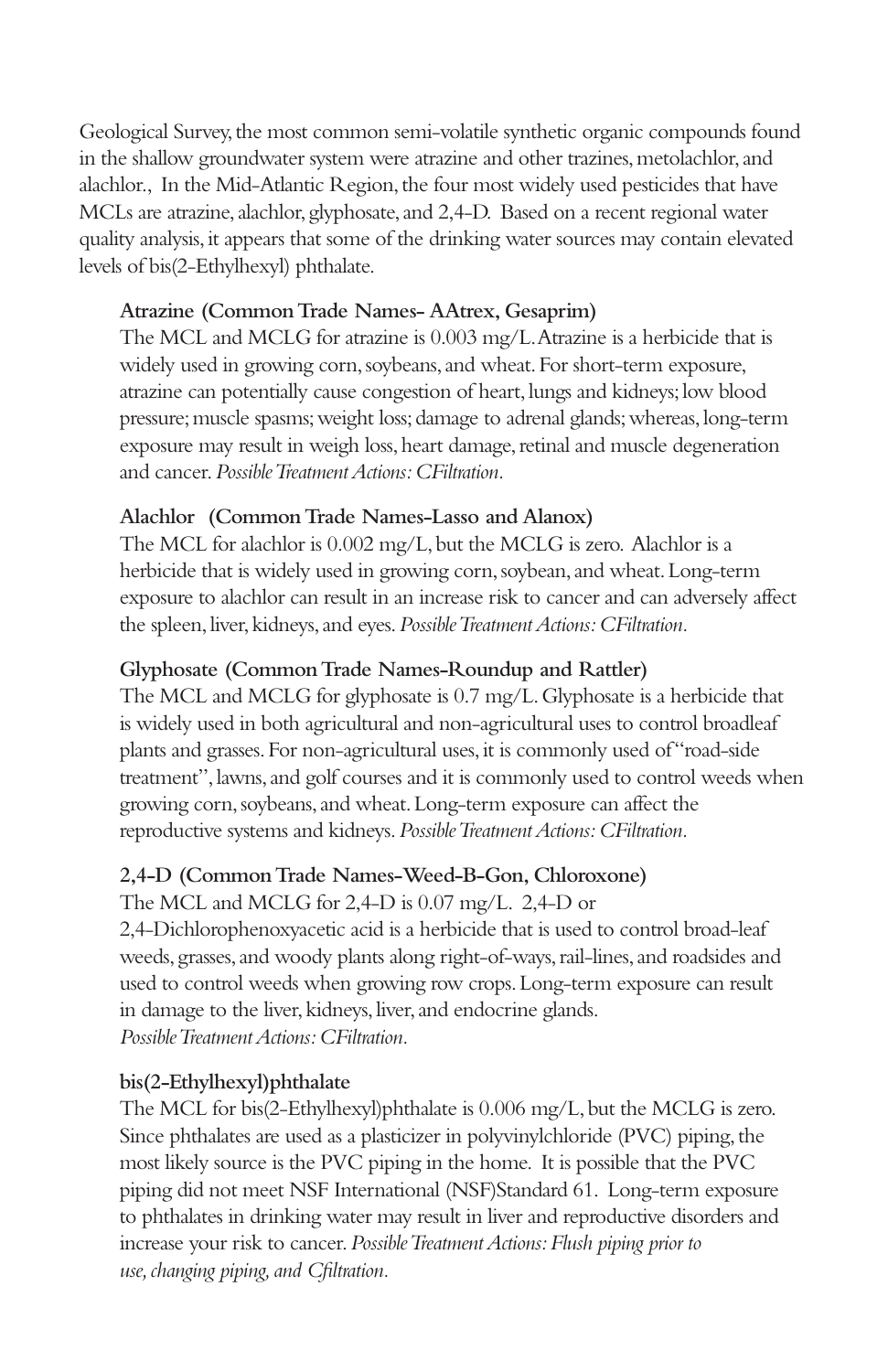### **VI. Radioactive Compounds, i.e., Radionuclides**

In Pennsylvania, the level of radioactive compounds in the freshwater system are naturally occurring and at levels that are well below levels that would pose a long-term or short-term public health concerns. The EPA has established MCL for Combined Radium 226/228, gross alpha, beta particles, and uranium. The drinking water standards are as follows:

**Gross Alpha** *(Radon and Uranium)* .............15 pCi/L **Combined Radium** *(226+228)*...............5 pCi/L **Beta Particle and Photo Activity** *(Man-Made Radionuclides)*.............................4 mrem/yr **Uranium**.....................................................30 ug/L

Long-term exposure to radionuclides can result in cancer and exposure to uranium can also result in kidney disorders.

Within Pennsylvania, the primary radiological exposure of concern is exposure to radon gas. Radon gas is formed by the "breakdown" of uranium that is present in the soil, bedrock, groundwater, and construction materials (granite counter tops). Long-term exposure to radon gas can result in lung cancer. The EPA estimated that exposure to radon causes over 20,000 deaths per year. The goal for indoor exposure to radon is to maintain an indoor air level of less than 2 pCi/L, but that level of exposure is currently not technically feasible so the EPA has recommended an action limit of 4 pCi/L for radon in air. It should be noted that statistically speaking, while 15 % of lung cancers are caused by radon exposure, the other 85 % can be linked to cigarette smoking.

Besides the direct release of radon gas from the soil, rock, and building products, the next potential source is your drinking water. Radon can accumulate in the groundwater as it moves through the aquifer. When the groundwater is pumped to the surface, the radon gas can be released into the atmosphere prior to consumption or during bathing. Therefore, the primary route of entry is inhalation, i.e., breathing and not consumption. The EPA has not set a specific standard for radon in water, but the EPA has established a proposed standard of 300 to 4,000 pCi/L.

For Northeastern Pennsylvania, the following is a summary of the median indoor levels of radon by zip code for a number of counties in Northeastern Pennsylvania.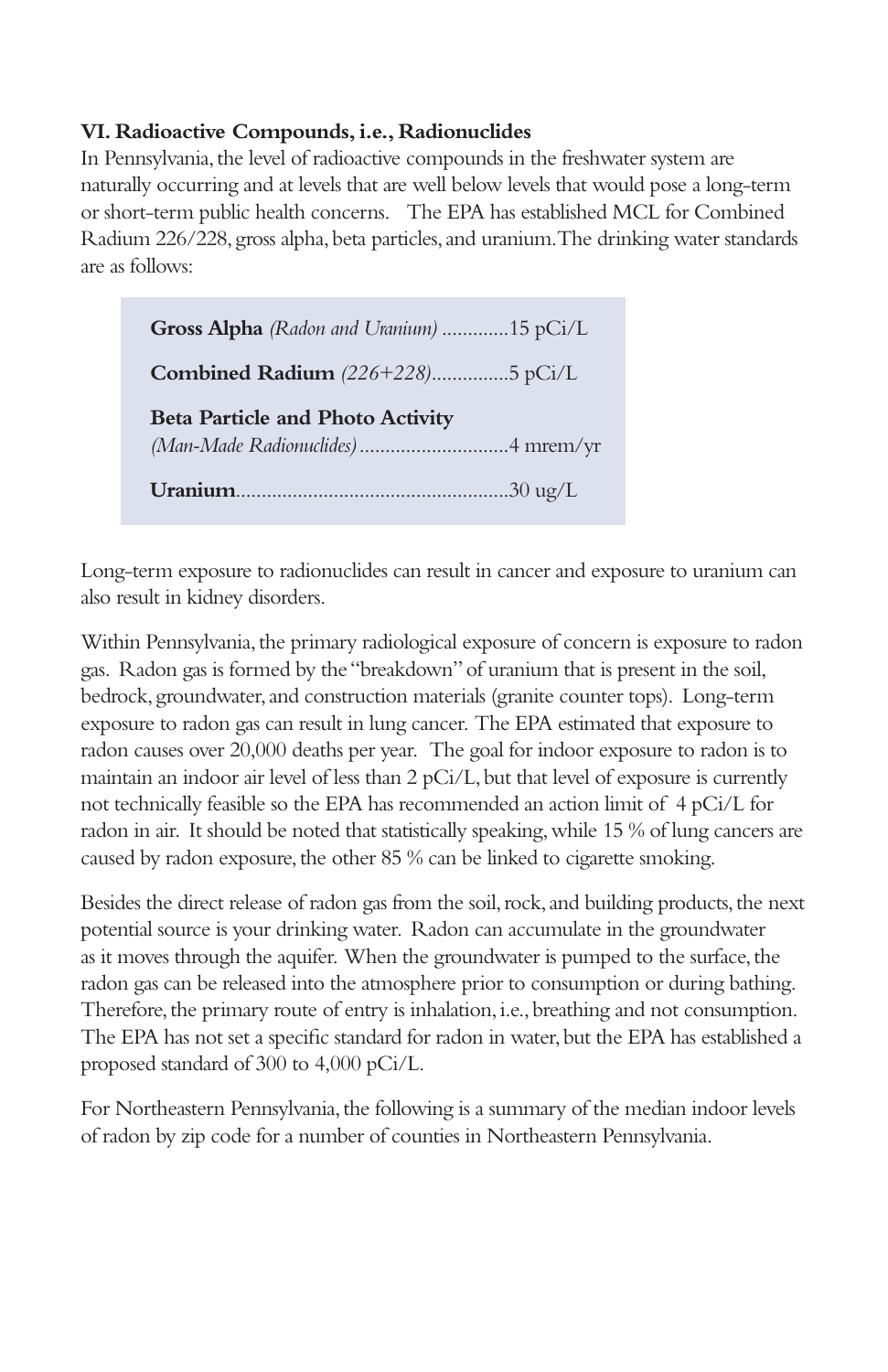| COUNTY (ZIP CODE)      | <b>AVERAGE RESULT</b> |
|------------------------|-----------------------|
| Bradford (18848)       | 5 pCi/L               |
| Columbia (17814)       | $39.8 \text{ pCi/L}$  |
| Lackawanna (18407)     | $3.2 \text{ pCi/L}$   |
| Luzerne $(18612)$      | $5.1 \text{ pCi/L}$   |
| Pike (18324)           | $5.5 \text{ pCi/L}$   |
| <b>Wayne</b> (18341)   | $3.7 \text{ pCi/L}$   |
| <b>Wyoming (18657)</b> | $6.7$ pCi/L           |
| Susquehanna (18844)    | $4.2$ pCi/L           |
| Tioga $(16901)$        | $5.8 \text{ pCi/L}$   |

*Table 5. Summary of Radon in Air Data for Pennsylvania by Zip Code.*

If your zip code is not listed, you can visit the website listed below to conduct your own search for average radon levels in indoor air for your zip code. Source: http://www.dep. state.pa.us/RadiationProtection\_Apps/Radon/

If you are within a county or zip code with the average level of radon at or above 4 pCi/L, the EPA recommends an indoor air test. If the result of your specific indoor air level is actually at or above 4 pCi/L, the EPA is recommending a radon in water test. The primary treatment for radon in air may be a ventilation system, but for radon in water it may be possible to use a ventilation or activated carbon system. *Possible Treatment Actions: Aero, CFiltration.*

### **VII. Common Water Quality Parameters with no Standards**

A number of common water quality parameters have no specific drinking water standards, but the tests are great indicators for potential aesthetic problems or concerns. This report highlights two of the commonly used water quality tests that are used to evaluate your water.

### **Alkalinity**

Alkalinity is a measure of the ability of the water to resist a change in the pH of the water caused by the addition of an acid. It is the capacity of the water to resist a change in the pH of the water. Depending on the cations, i.e., positively charged multivalent ions like calcium, iron, manganese, and magnesium, present in the water, a high alkalinity can be associated with either a salty to chalky taste or the creation of chemical precipitates, scale on the piping, or scale on filters and heat exchange systems.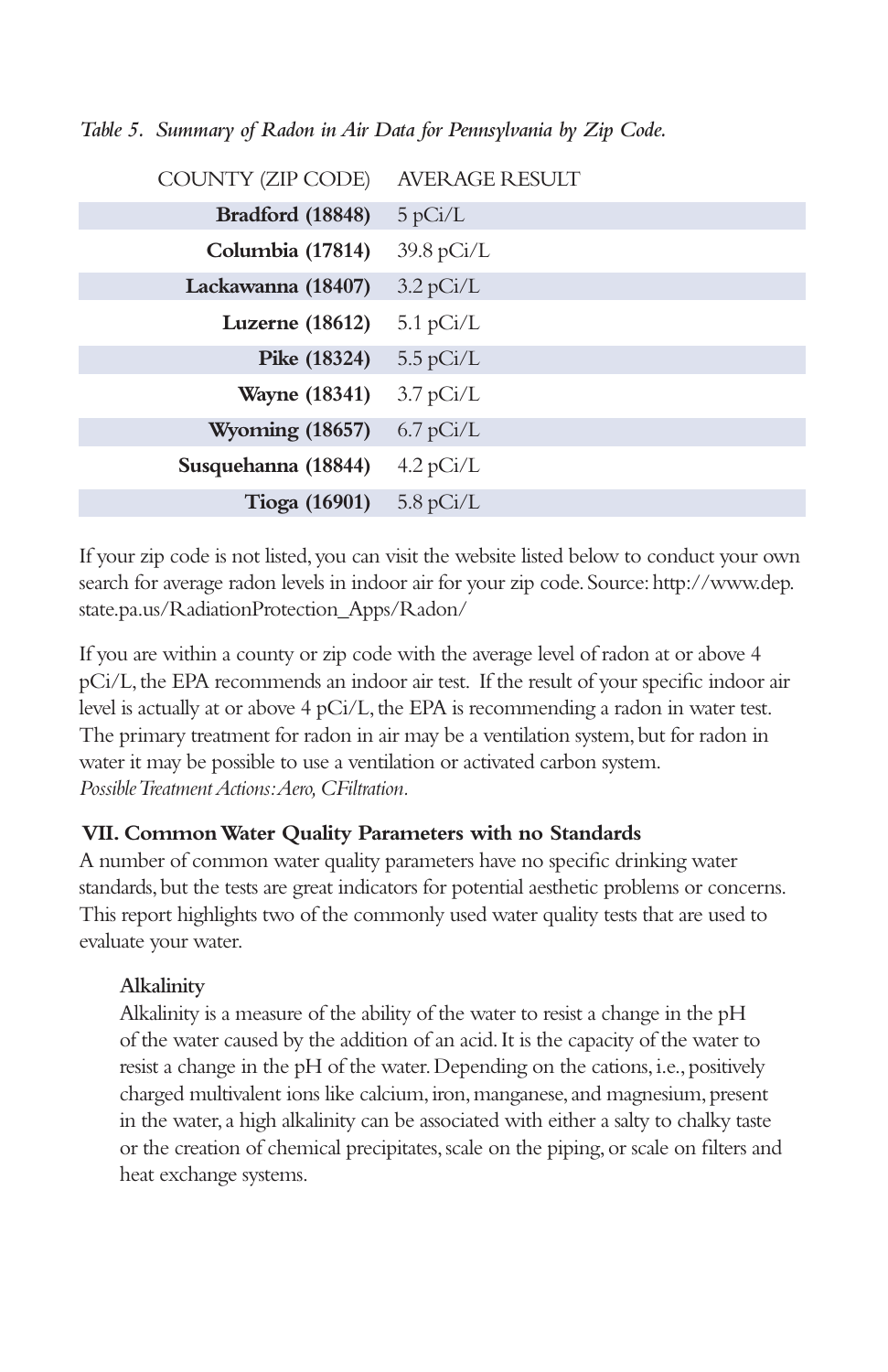### **Bromide**

Bromide is found in seawater, brine water, and rock formation water. In addition, bromine is used as a disinfectant for cooling towers and swimming pools and ethylene bromide is found as an anti-knock chemical. In freshwater, the concentration of bromide is typically < 0.05 mg/L. Because the bromide can react with ozone during water treatment to form bromates, the bromated limit for bottled water is 0.01 mg/L. Therefore, if you are considering an ozone treatment system the bromide level of your water should be less than 0.0063 mg/l bromide. *Possible Treatment Actions: RO, DIS, IE.*

### **Total Hardness**

There is no specific drinking water standard for water hardness. The hardness of the water is reported as the equivalent concentration of calcium carbonate per liter of water, i.e., mg Ca/L, but the actual test measures the calcium, magnesium, manganese, iron, and other multivalent positively charged ions. Total hardness is also reported as grains per gallon (1 gpg is equivalent to 17.12 mg CaCO3/L). Individuals typically report aesthetic problems with the water when the total hardness is above 160 mg CaCO3/L, but it is possible that corrosion problems could be associated with water with very low water hardness. The total hardness test can not be used to accurately predict the trace metal content of your water. Groundwater in Northeastern Pennsylvania is not normally hard.

### *Table 6. Hardwater Classification (Lehr, J. 1980)*

### **Sodium**

Sodium is currently not regulated by the drinking water standards. Sodium is naturally occurring, but elevated levels of sodium can be present in groundwater because of the use of deicing agents, brine water, saline water, domestic sewage, cleaning products, preservatives, and softener or treated water backwash. The human body requires small amounts of sodium to maintain normal blood pressure and proper function to nerves and muscles. The EPA has recommended a maximum sodium content of 20 mg/L for individuals on a low sodium diet. If your drinking water is above 20 mg/L and you are on a low sodium diet, the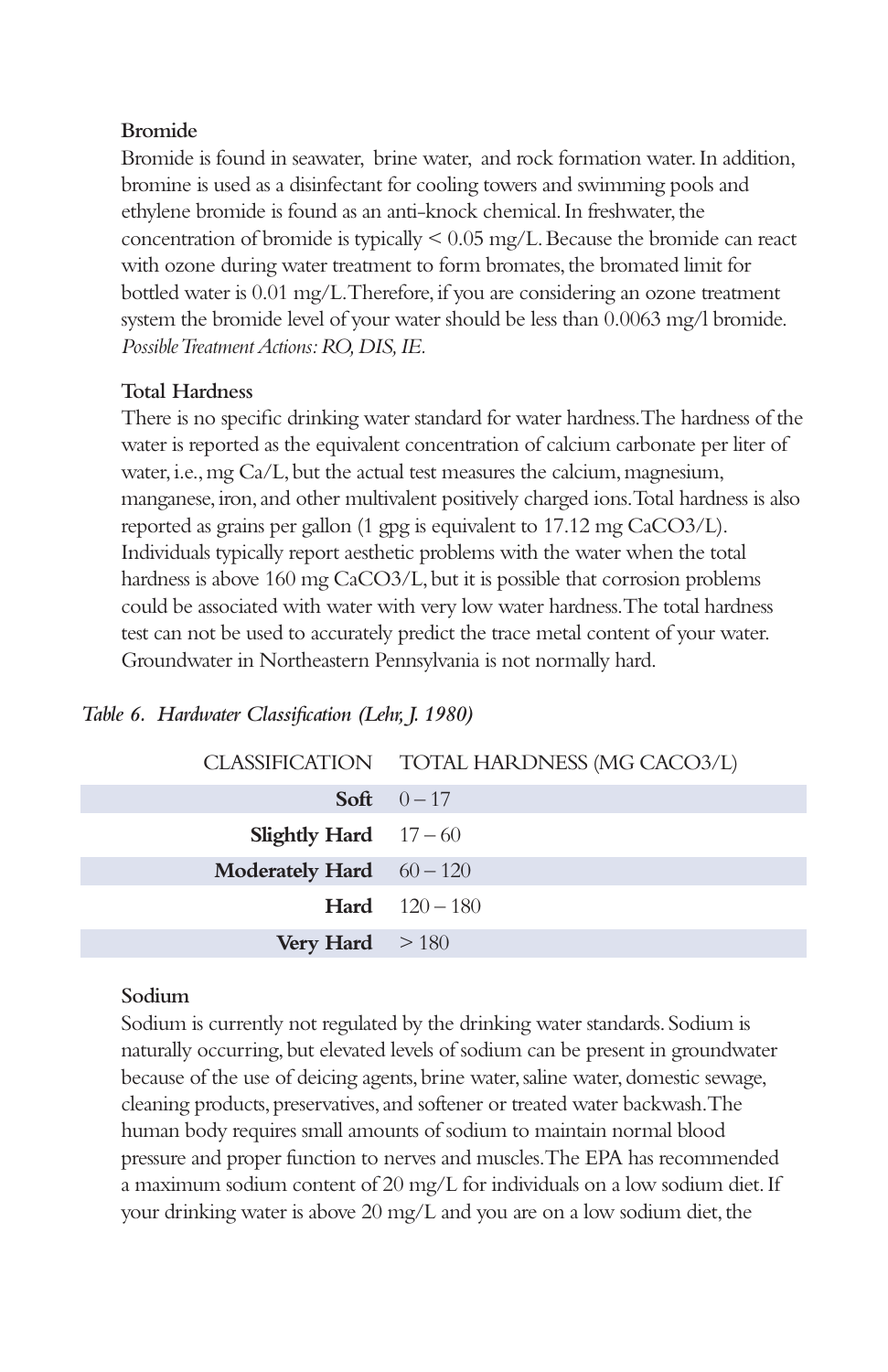primary recommendation would be to provide your doctor with the water quality data and determine if there is a need to change or modify your diet or install or modify an existing water treatment system. When sodium is present at a concentration of over 250 mg/L, the water can have a salty taste. *Possible Treatment Actions: RO, DIS, IE.*

*Note: Beware that treating water with a water-softener system will raise the level of sodium or potassium chloride content of the water.* 

### **Strontium**

Strontium is currently not regulated as a drinking water standard, but strontium is listed on the EPA list of parameters being evaluated and is a candidate for inclusion as a standard. Strontium is a naturally occurring element and naturally occurring strontium is not radioactive. Strontium is used in making glass, ceramics, paint pigments, medicines, and pyrotechnics. Strontium has been found in brine water, flowback, and production wastewater at concentrations ranging from a few hundred to over 7000 mg/L. For one of the radioactive forms of strontium, i.e., strontium-90, the EPA has set a public drinking water limit of 8 pci/L. The radioactive role of strontium-90 would be identified during a testing of the water for beta particles, i.e., man-made radioactive particles. The Agency for Toxic Substances and Disease Registry reports the amount of strontium that has been measured in drinking water in different parts of the United States by the EPA is less than 1 milligram for every liter of water, i.e., < 1 mg/L. Exposure to natural, or stable, strontium may affect the growth and strength of bone because the strontium may replace calcium in the bone. The EPA recommends that drinking water levels of stable strontium should not be more than 4 mg/L. *Possible Treatment Actions: CFiltration, RO, DIS, IE*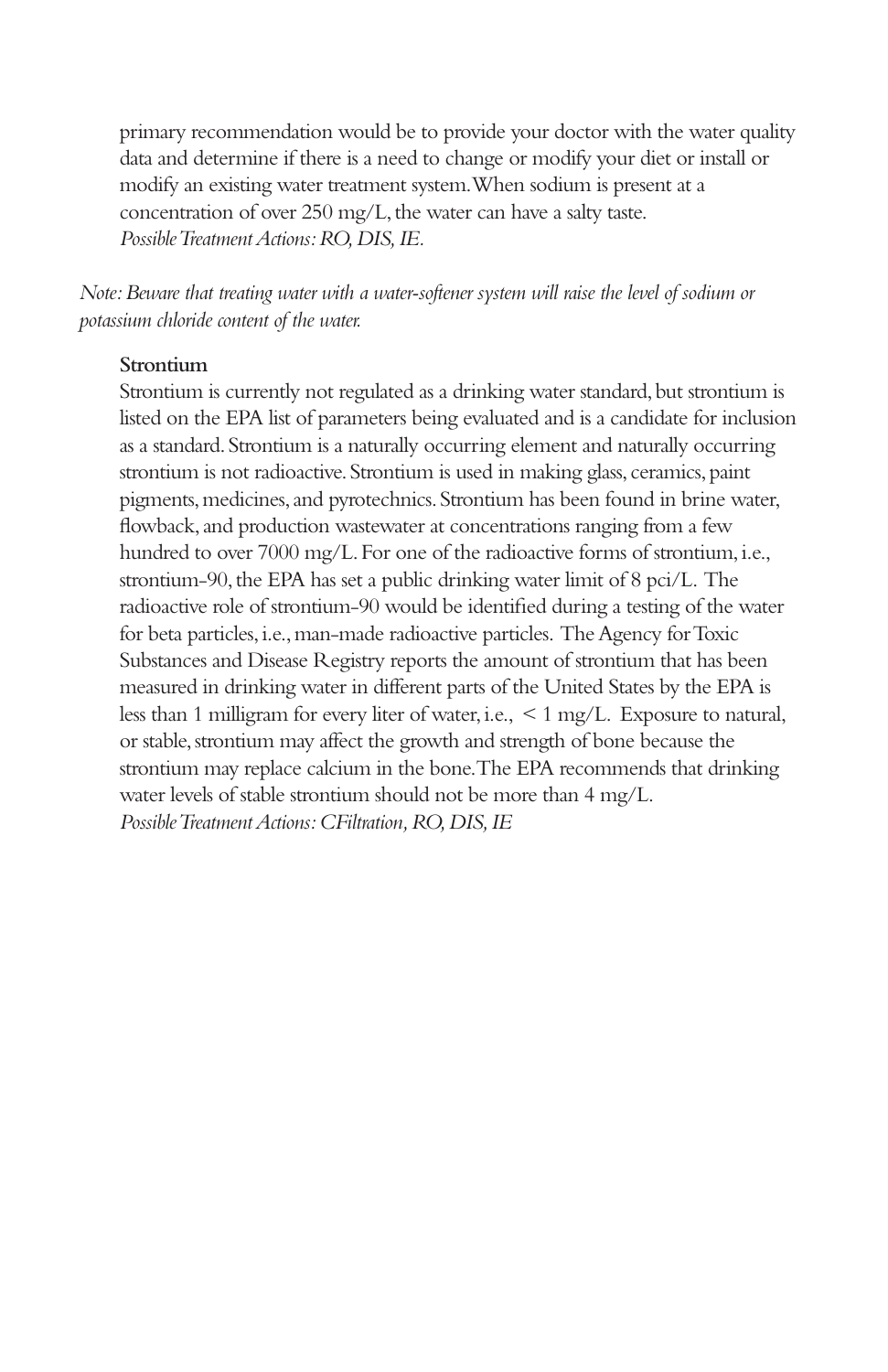# **COMMON QUESTIONS OR PROBLEMS IN NORTHEAST PENNSYLVANIA**

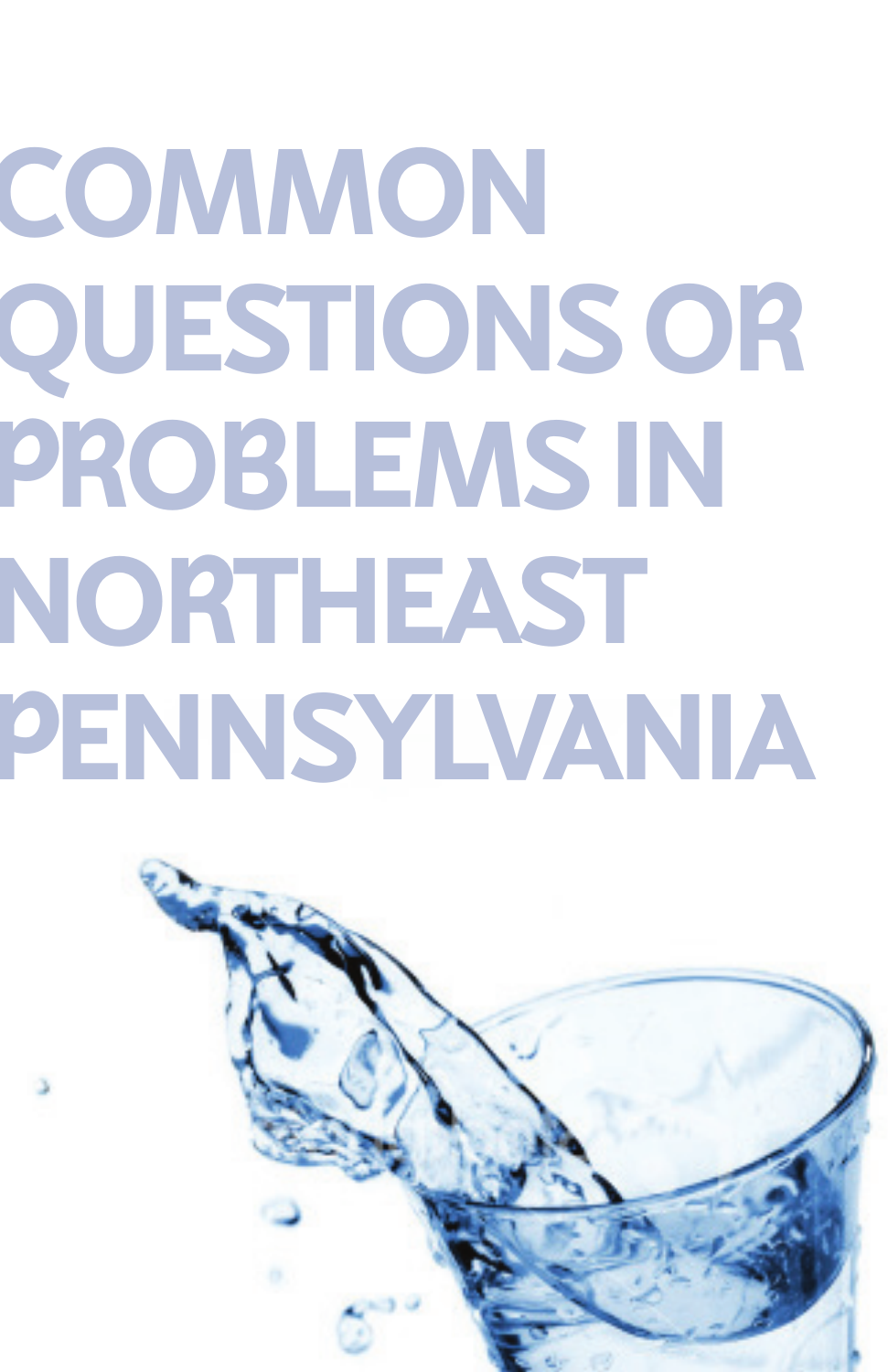In all cases, it is recommended that you hire a professional and/or a certified water quality specialist to review your water quality test results and make recommendations regarding changes or the installation of pretreatment systems. There are a number of professional associations that certify water treatment professionals, such as Water Quality Association (WQA), National Groundwater Association (NGWA), and Association of Water Technologists (CWT Program).

# **Situation 1: My water is positive for total coliform bacteria.**

Action: Have a professional or PA licensed well driller inspect the well and disinfect with a chlorine shock to the well and pipeline. After the system has been flushed, the water should be immediately tested for total coliform bacteria.

# **Situation 1a: The retesting was positive for total coliform bacteria.**

Action: If the professional well contractor indentified a weakness in the well construction, wellbore, or other surface feature, it may be advisable to up-grade the system and install a disinfection system. The type of disinfection system (DIS) will depend on the quality of your water.

# **Situation 2: My water was negative for total coliform bacteria, but had an elevated level of iron and manganese.**

Action: If the water was tested for nuisance related bacteria and standard plate count and the levels were low, it may be possible to reduce the level of iron and manganese through the installation of a water softener (WS) or other technologies. The treatment technology most appropriate depends on the form of the iron and manganese and general water quality.

If nuisance bacteria were not detected and the water has an odor or creates a slimy coating, it may be advisable to conduct a shock disinfection of the well and retesting for the level of bacterial contamination, general water quality, and total and dissolved iron and manganese.

# **Situation 3: My water pH is low or the concentration for copper and lead was elevated in my water or the water has a bitter taste.**

Action: It is possible that your water is potentially corrosive to the metal piping and fixtures in the well and home. This may not mean the groundwater is contaminated, but it may mean that the metals are being leached from your household piping. Before taking any specific action that would require the installation of a treatment system, it would be advisable to conduct a visual inspection of the household plumbing and conduct a retesting of the water near the source after the water has set in the pipe for 6 to 12 hours.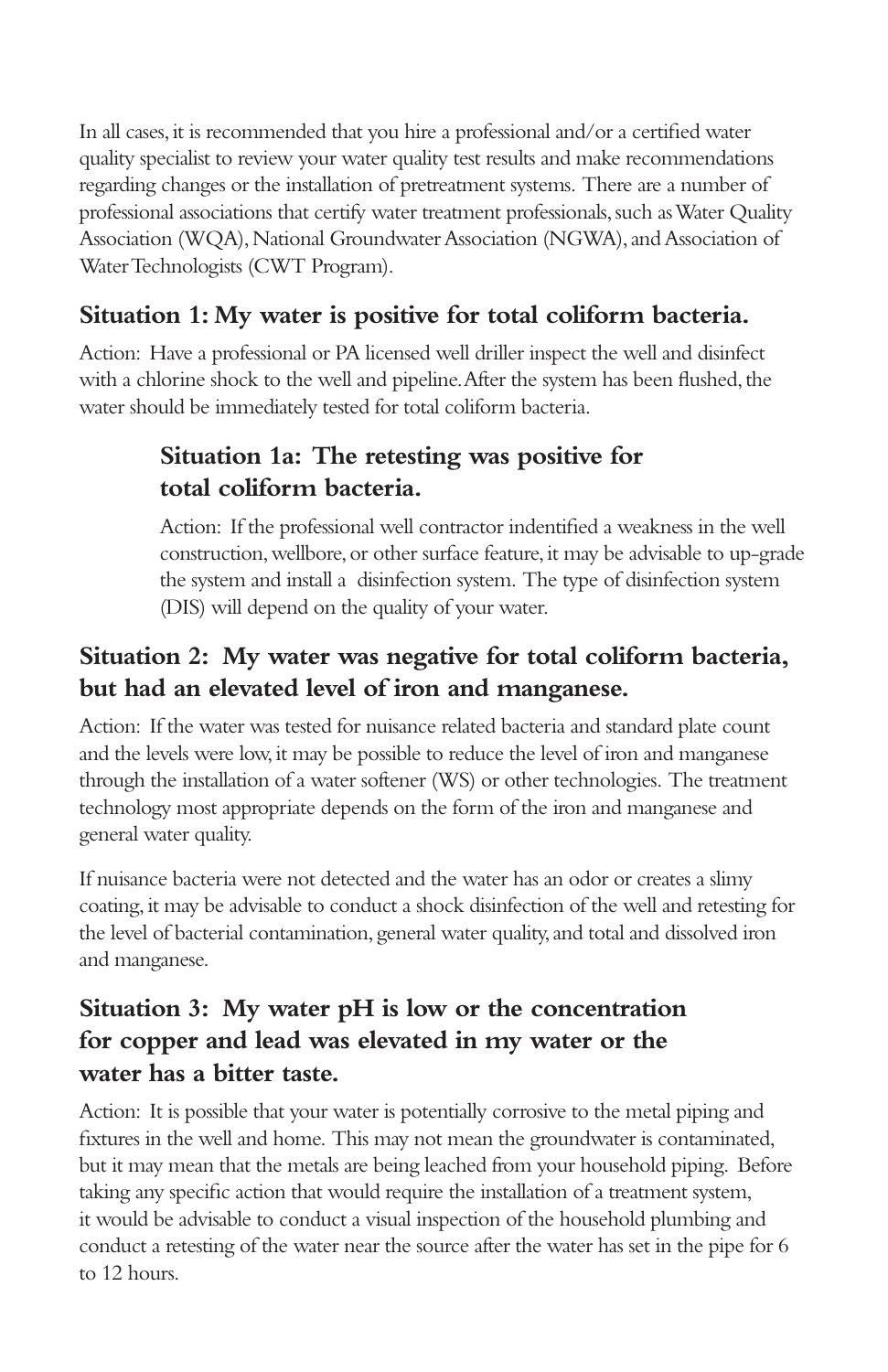If professional assessment indicates that treatment is needed, the common treatment approach is the installation of a system to adjust the pH of the water or the installation of a neutralizing system.

### **Situation 4: My water has a sulfur or rotten egg smell.**

Action: It is important to understand the cause of the odor. The odor could be caused by a chemical reaction and/or a biological reaction. If the water was positive for microbiological agents, it would be advisable to shock disinfect the well and distribution system and then install a system to disinfect the water. If the water was negative for bacterial contamination, it may be advisable to install an aeration or carbon filtration system. Prior to taking action it would be advisable to document the hydrogen sulfide content of the water. It is best if the hydrogen sulfide test was conducted at your home at the time of sampling. There are field testing kits for conducting this evaluation. If the test is conducted at a laboratory the sample needs to be preserved with acetic acid and a strong base and there is a very stringent holding time.

### **Situation 5: I have methane in my water.**

There is no specific standard for methane gas in drinking water. Methane is a colorless, odorless, tasteless, combustible gas. Therefore, you can not detect this gas using the taste, appearance, or odor of the water. The smell of natural gas that you may use to heat your home is actually butyl mercaptan, a sulfur-compound, which is added to natural gas by the gas company so that if there is a gas leak you have something to smell to warn you that there is a leak. If the concentration is  $\leq 2 \text{ mg/L}$ , there should be no specific concerns, but you may want to install a vented well cap. If the concentration is over 2 mg/L, additional action is warranted.

At atmospheric pressures, the methane solubility in water ranges from 26 to 32 mg/L. At a level of greater than 26 mg/L methane, it is possible for the gas to reach its lower explosive limit (LEL) inside the well or within a confined space. In general, a level of methane gas under 10 mg/L is considered safe, but venting, monitoring, and other facilities changes may be advisable.

### **Action 5a: Recommendation**

If the concentration was  $> 2$  mg/L, but less than  $7 \text{ mg/L} - a$  well ventilation system should be installed and additional water testing is warranted. It may be advisable to conduct compositional analysis and carbon isotopic analyses to determine the source of the gas.

### **Action 5b: Recommendation**

If the concentration was  $> 7$  mg/L, but less than  $10$  mg/L – a well ventilation system, real-time monitoring system, well recirculation system, and active aeration system should be installed, and additional water quality testing is warranted.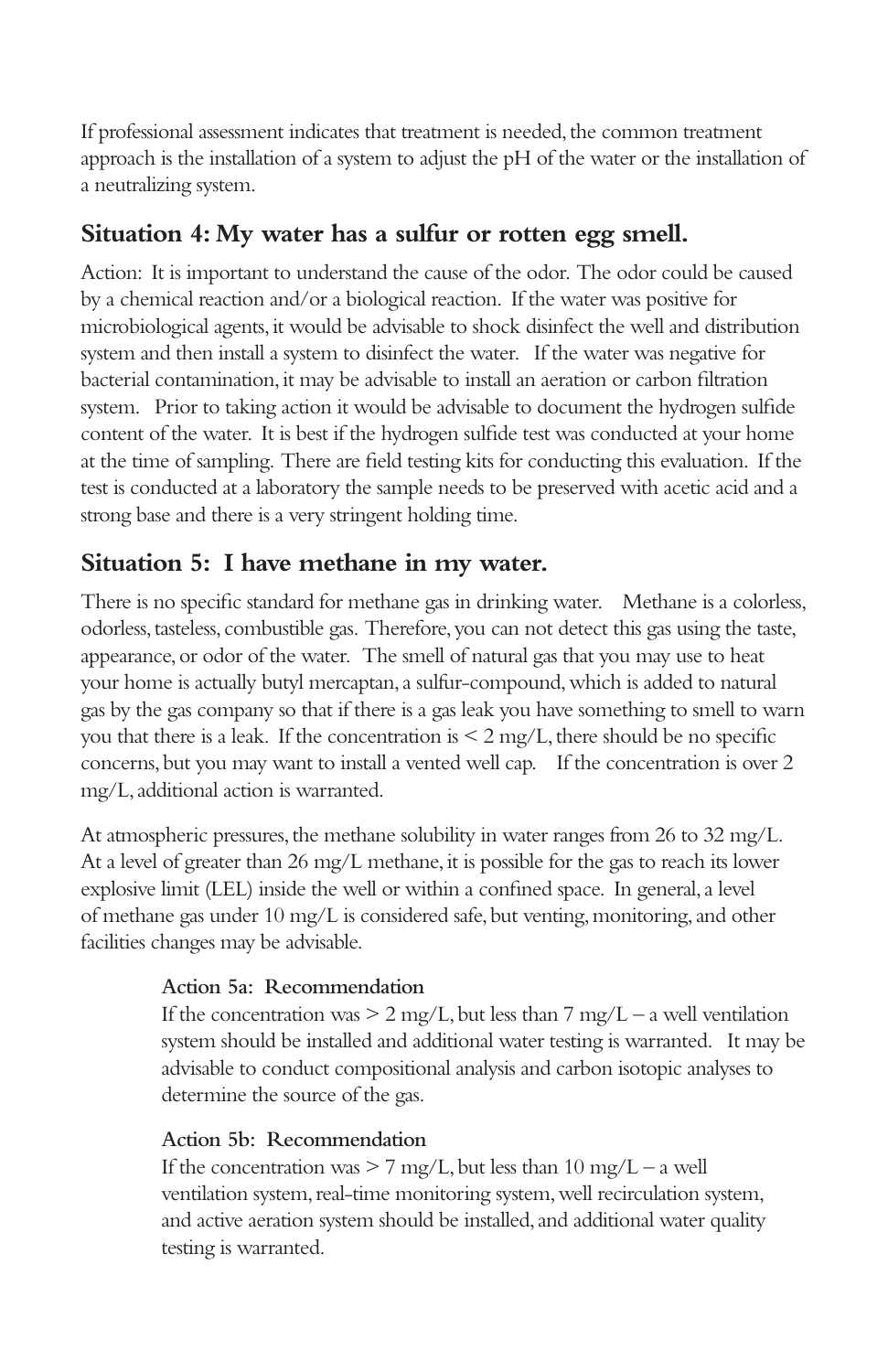### **Action 5c: Required**

If the concentration was  $> 10 \text{ mg/L}$ , a well ventilation system, real-time monitoring system at multiple locations within your home, active aeration system, well recirculation system should be installed, and it may be necessary to have your heating system reconfigured for your home and make necessary electrical changes.

# **Situation 6. Radon in Water is above 300 pCi/L.**

Action 1: There is no specific standard for radon in water. If you are located within an area where the average level of radon in air is reportedly  $> 4 pCi/L$ , it may be advisable to install a radon treatment system for your home and you should hire a radon professional. If you have a radon remediation system or the level of radon in air was below 4 pCi/L, it would be advisable to contact a professional to evaluate your results and system.

For more information and a listing of certified radon professionals, please go to **http://www.dep.state.pa.us/brp/radon\_division/Radon\_Homepage.htm**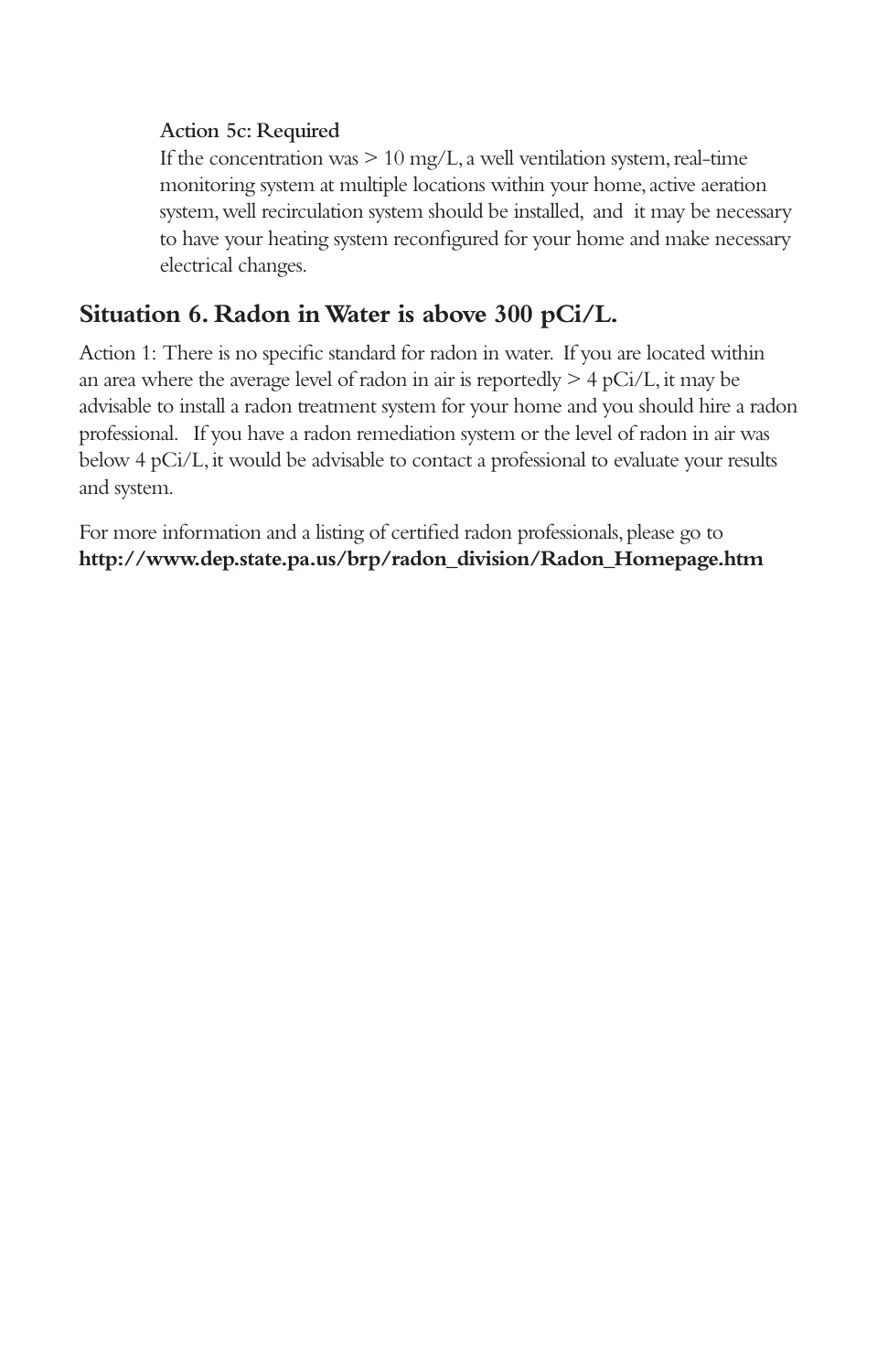# **R E F E R E N C E S**

*Agency for Toxic Substances and Disease Registry, 2004.* Toxicological Profile for Strontium. Atlanta, GA: U.S. Department of Health and Human Services, Public Health Service.

*Colorado Oil and Gas Conservation Commission, 2000.* Colorado Oil and Gas Conservation Commission Orders 112-156 and 112-157, Denver, CO: Colorado Department of Natural Resources.

Daly, M.H., and Lindsey, B.D., 1996, *Occurrence and Concentrations of Volatile Organic Compounds in Shallow Ground Water in the Lower Susquehanna River Basin, Pennsylvania and Maryland: U.S. Geological Survey Water-Resources Investigations Report 96-4141, New Cumberland, PA: U.S. Geological Survey.*

Driscoll, F. G., (Ed). 1989. *Groundwater and Wells. St. Paul, MN: Johnson Filtration Systems Inc.*

Eltschlager, K.K., et. al., 2001. *Technical Measures for the Investigation and Mitigation of Fugitive Methane Hazards in Areas of Coal Mining, Washington, DC: Office of Surface Mining Reclamation and Enforcement.*

Kerister, T., 2010, *"Marcellus Hydrofracture Flowback and Production Wastewater Treatment, Recycle, and Disposal Technologies", The Science of Marcellus Shale Conference at Lycoming College, Williamsport, PA.*

Lehr, J. et. al., 1980. *Domestic Water Treatment, New York, NY*: McGraw-Hill Book Company.

Merdhah, A. and Yassin, A., 2007, *Scale Formation in Oil Reservoir During Water Injection at High-Salinity Formation Water, Journal of Applied Sciences 7 (21): 3198-3207.*

Senior, L.A., 2009, *Groundwater-quality Assessment, Pike County, Pennsylvania, 2007: U.S. Geological Survey Scientific Investigations Report 2009-5129.*

Add - Appendix A – Spreadsheet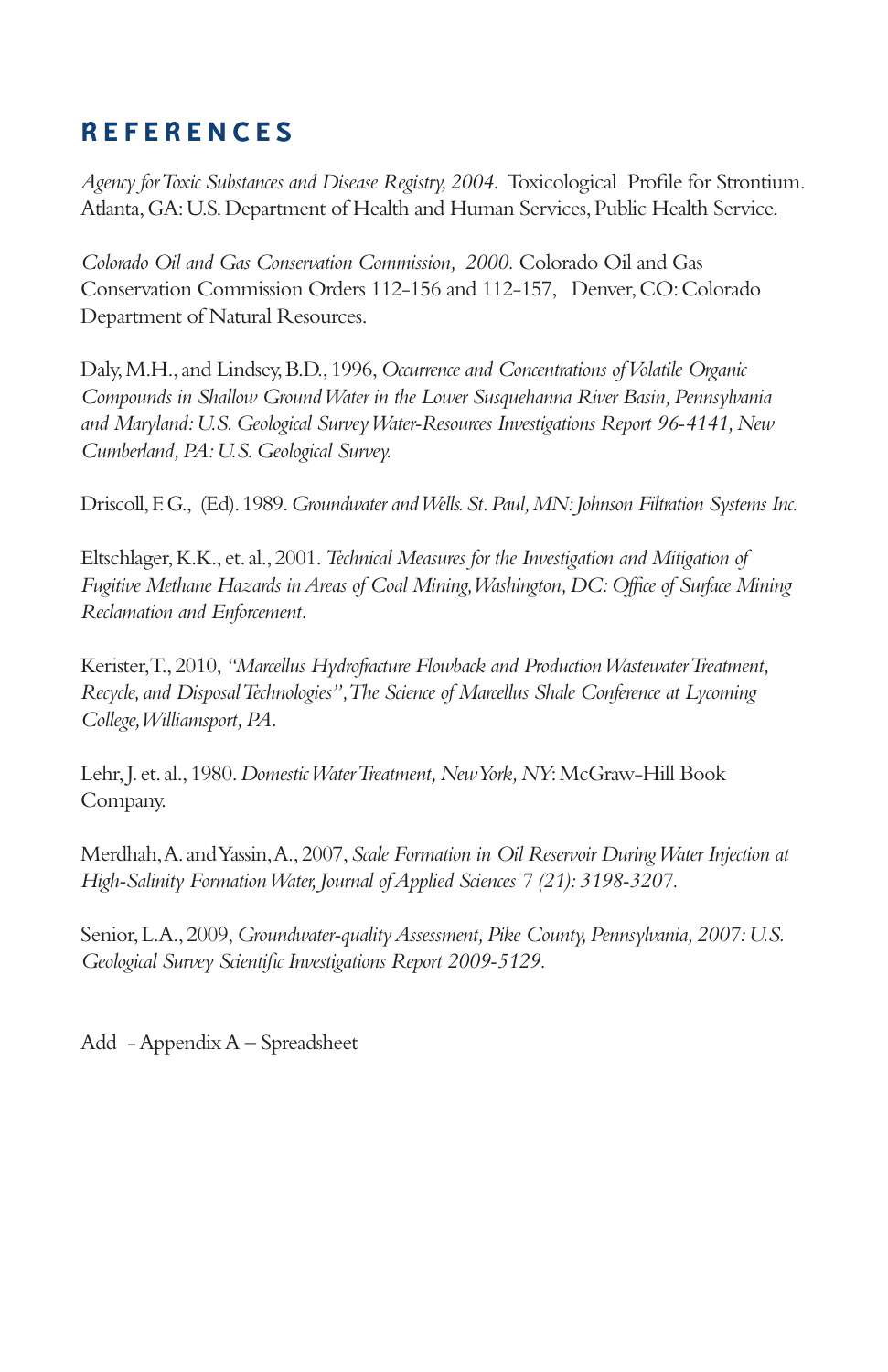# **A P P E N D I X**

# **I. Primary Contaminants**

# **Volatile Organic Compounds (VOCs)**

| <b>MCL</b> | Units |
|------------|-------|
| 0.005      | mg/L  |
| 0.005      | mg/L  |
| 0.6        | mg/L  |
| 0.075      | mg/L  |
| 0.005      | mg/L  |
| 0.007      | mg/L  |
| 0.07       | mg/L  |
| 0.1        | mg/L  |
| 0.005      | mg/L  |
| 0.005      | mg/L  |
| 0.7        | mg/L  |
|            |       |

### **Synthetic Organic Chemicals (SOCs)**

| Parameter                  | <b>MCL</b> | Units |
|----------------------------|------------|-------|
| Alachlor                   | 0.002      | mg/L  |
| Atrazine                   | 0.003      | mg/L  |
| Benzo(a)pyrene             | 0.0002     | mg/L  |
| Carbofuran                 | 0.04       | mg/L  |
| Chlorodane                 | 0.002      | mg/L  |
| $2,4-D$                    | 0.07       | mg/L  |
| Dalapon                    | 0.2        | mg/L  |
| Dibromochloroproane (DBCP) | 0.0002     | mg/L  |
| DI(2-ethylhexyl) Adipate   | 0.4        | mg/L  |
| Di(2-ethylhexyl) Phthalate | 0.06       | mg/L  |
| Dinoseb                    | 0.007      | mg/L  |
| Diquat                     | 0.02       | mg/L  |
| Endothall                  | 0.1        | mg/L  |
| Endrin                     | 0.002      | mg/L  |
| Ethylene Dibromide (EDB)   | 0.0005     | mg/L  |
| Inorganic Chemicals (IOCs) |            |       |
| Parameter                  | <b>MCL</b> | Units |
| Antimony                   | 0.006      | mg/L  |
| Arsenic                    | 0.01       | mg/L  |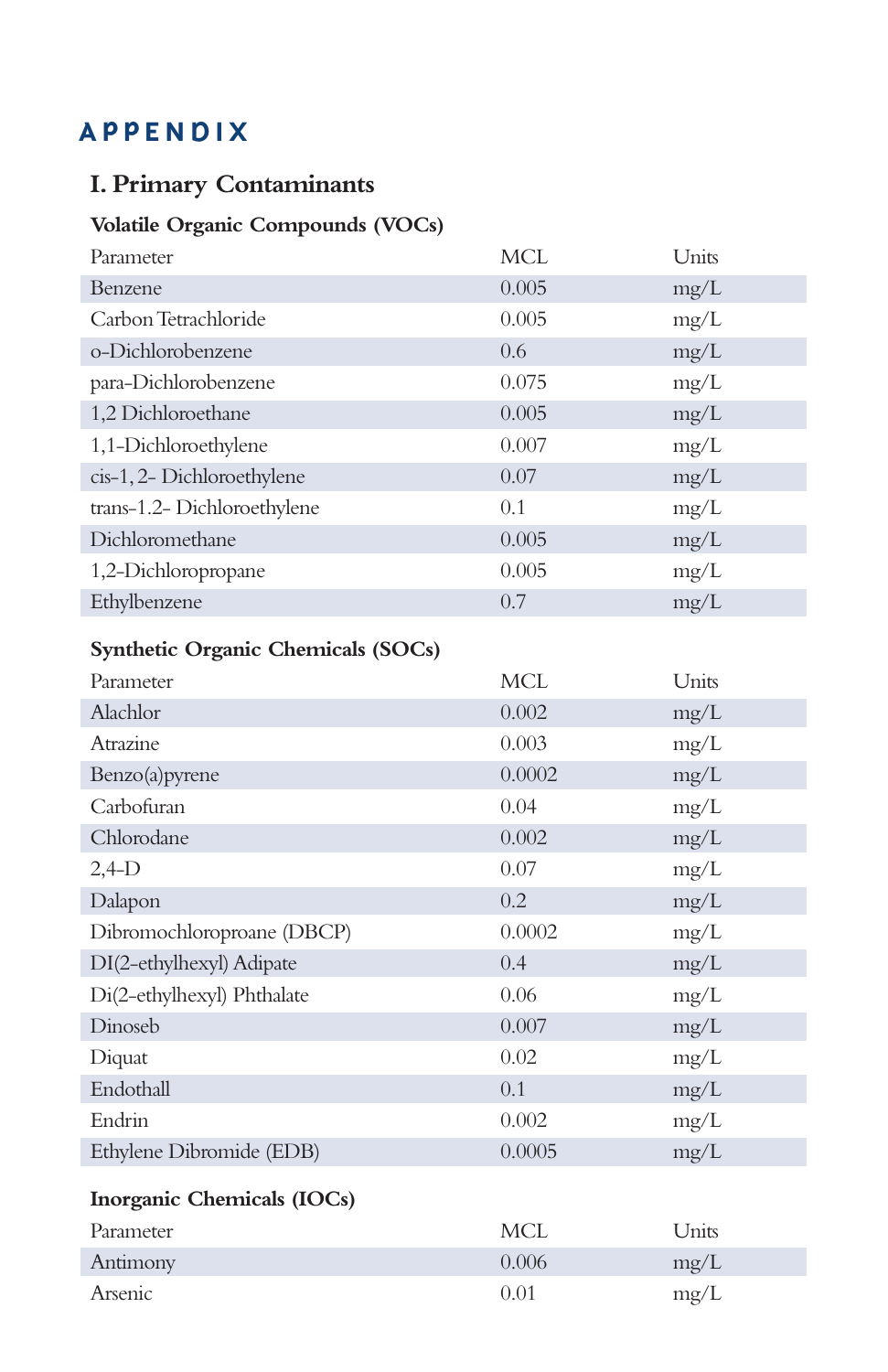| Barium                              | $\overline{2}$   | mg/L        |
|-------------------------------------|------------------|-------------|
| Beryllium                           | 0.004            | mg/L        |
| Cadmium                             | 0.005            | mg/L        |
| Chromium                            | 0.1              | mg/L        |
| Copper                              | $\mathbf{1}$     | mg/L        |
| Free Cyanide                        | 0.2              | mg/L        |
| <b>Microbiological Contaminants</b> |                  |             |
| Parameter                           | <b>MCL</b>       | Units       |
| <b>Total Coliform</b>               | Zero or $\leq 1$ | $\#/100$ ml |
| e. coli                             | Zero or $\leq 1$ | $\#/100$ ml |
| Other-Parameters                    | <b>MCL</b>       | Units       |
| Turbidity                           | $1$ to $5$       | ntu         |
|                                     |                  |             |
| <b>II. Secondary Contaminants</b>   |                  |             |
| Parameter                           | SMCL             | Units       |
| Aluminum                            | 0.2              | mg/L        |
| Chloride                            | 250              | mg/L        |
| Color                               | 15               | color units |
| Foaming Agents                      | 0.5              | mg/L        |
| Iron                                | 0.3              | mg/L        |
| Manganese                           | 0.05             | mg/L        |
| <b>Volatile Organic Compounds</b>   |                  |             |
| Parameter                           | <b>MCL</b>       | Units       |
| Monochlorobenzene                   | 0.1              | mg/L        |
| Styrene                             | 0.1              | mg/L        |
| Tetrachloroethylene                 | 0.005            | mg/L        |
| Toluene                             | 1                | mg/L        |
| 1,2,4-Trichlorobenzene              | 0.07             | mg/L        |
| 1,1,1 - Trichloroethane             | 0.2              | mg/L        |
| 1,1,2-Trichloroehtane               | 0.005            | mg/L        |
| Trichloroethylene                   | 0.005            | mg/L        |
| Vinyl Chloride                      | 0.002            | mg/L        |
| Xylenes, total                      | 10               | mg/L        |
| <b>Synthetic Organic Chemicals</b>  |                  |             |
| Parameter                           | <b>MCL</b>       | Units       |
| Glyphosate                          | 0.7              | mg/L        |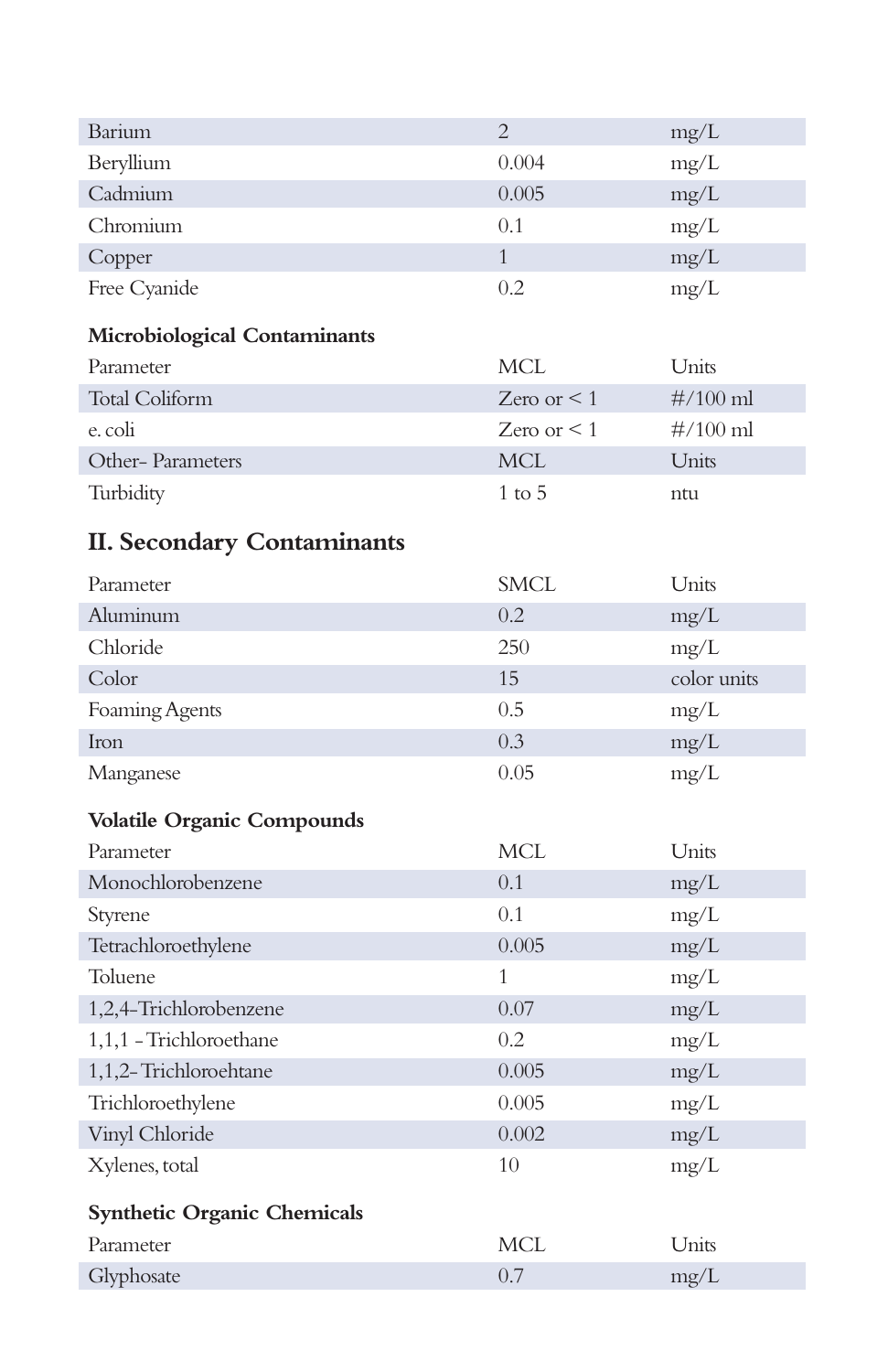| Heptachlor                      | 0.0004         | mg/L          |
|---------------------------------|----------------|---------------|
| Heptachlor epoxide              | 0.0002         | mg/L          |
| Hexachlorobenzene               | 0.001          | mg/L          |
| Hexachlorocyclopentadiene       | 0.05           | mg/L          |
| Lindane                         | 0.0002         | mg/L          |
| Methoxychlor                    | 0.04           | mg/L          |
| Oxamyl                          | 0.2            | mg/L          |
| <b>PCBs</b>                     | 0.0005         | mg/L          |
| Pentachlorophenol               | 0.001          | mg/L          |
| Picloram                        | 0.5            | mg/L          |
| Simazine                        | 0.004          | mg/L          |
| 2,3,7,8-TCDD (Dioxin)           | 0.00003        | $\text{ug/L}$ |
| Toxaphene                       | 0.003          | mg/L          |
| $2,4,5$ -TP (Silvex)            | 0.05           | mg/L          |
| Inorganic Chemicals (IOCs)      |                |               |
| Parameter                       | MCL            | Units         |
| Fluoride                        | $\overline{2}$ | mg/L          |
| Lead                            | 0.005          | mg/L          |
| Mercury                         | 0.002          | mg/L          |
| Nitrate (as Nitrogen)           | 10             | mg/L          |
| Nitrite (as Nitrogen)           | $\mathbf{1}$   | mg/L          |
| Selenium                        | 0.05           | mg/L          |
| Thallium                        | 0.002          | mg/L          |
| Radionuclieds                   |                |               |
| Parameter                       | MCL            | Units         |
| Gross Alpha                     | 15             | pCi/L         |
| Combined Radium (226 + 228)     | 5              | pCi/L         |
| Beta Particle & Photon Activity | $\overline{4}$ | mrem/yr       |
| Uranium                         | 30             | $\text{ug/L}$ |
|                                 |                |               |
| Parameter                       | <b>SMCL</b>    | Units         |
| Odor                            | 3              | <b>TON</b>    |
| pH                              | $6.5 - 8.5$    | units         |
| Silver                          | 0.1            | mg/L          |
| Sulfate                         | 250            | mg/L          |
| <b>Total Dissolved Solids</b>   | 500            | mg/L          |
| Zinc                            | 5              | mg/L          |